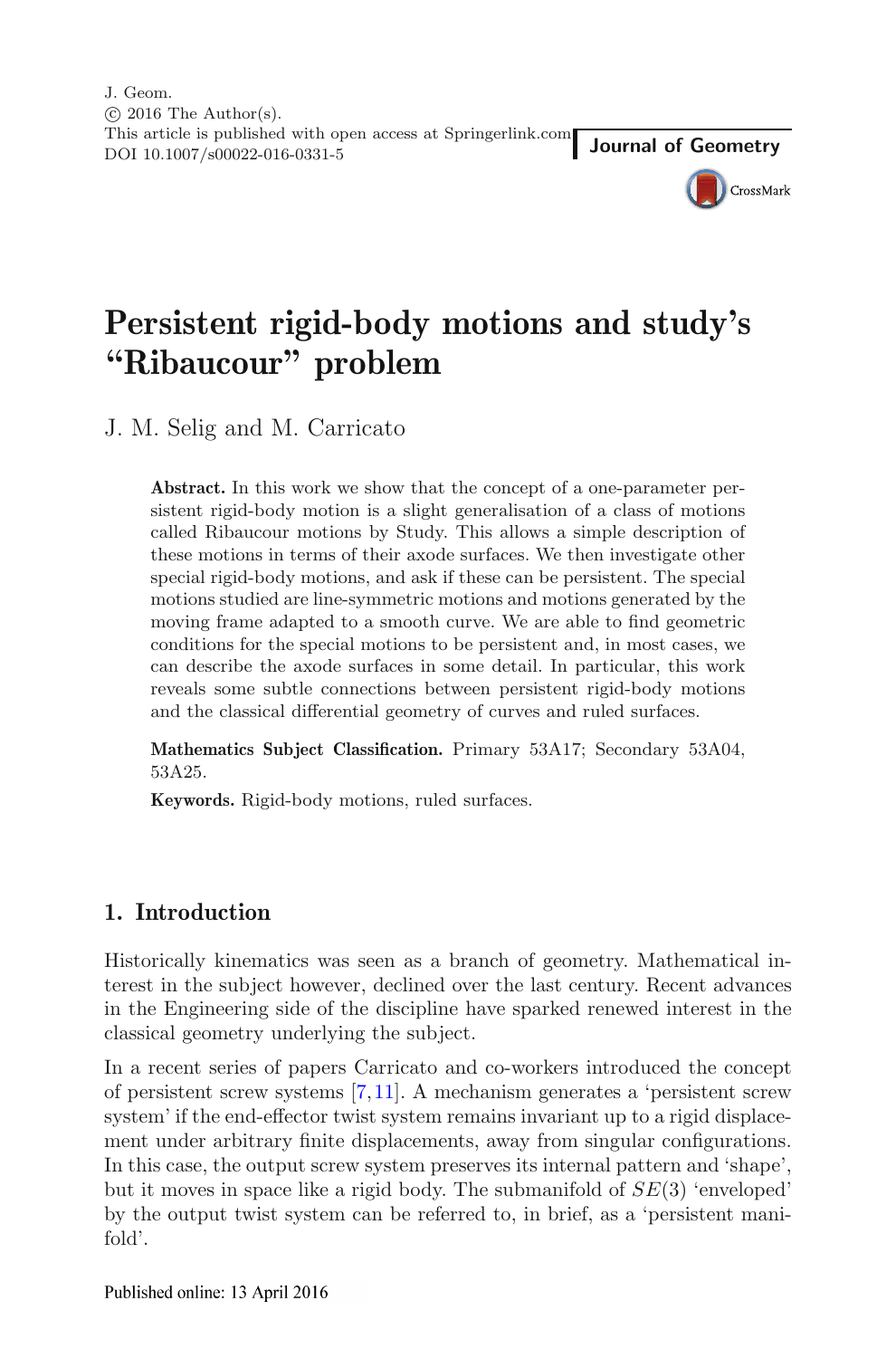Persistent manifolds can be observed in many complex spatial kinematic chains with useful limited mobility of the end-effector [\[11](#page-19-1)]. In particular, Carricato [\[8](#page-19-2)[–10\]](#page-19-3) classified all persistent submanifolds of dimension smaller than 5 that can be generated by *serial* kinematic chains; these submanifolds are products of subgroups. The notion of persistence, however, has a wider applicability and applies to general chains generating submanifolds of  $SE(3)$ . That is, some submanifolds have the property of persistence others, most others, do not. There are persistent submanifolds that cannot be generated by serial chains (*i.e.* by products of subgroups), but still have important applications. A noteworthy example is provided by homokinetic couplings or zero-torsion parallel manipulators, whose persistence property emerges from the in-parallel connections of mirror-symmetric kinematic chains, see [\[2,](#page-18-0)[14](#page-19-4)[,30](#page-20-0)].

In [\[28\]](#page-20-1) Study describes what he calls the 'Ribaucour problem' and gives a general solution for one dimensional submanifolds of  $SE(3)$ . Here, we show that these solutions are a particular type of persistent submanifold and this allows us to generalise Study's Ribaucour problem to arbitrary pitches and hence to characterise all persistent one-dimensional submanifolds of  $SE(3)$  in a similar fashion to the one-dimensional Ribaucour manifolds described by Study.

Unfortunately, for higher dimensional submanifolds solutions to Study's Ribaucour problem and the notion of a persistent submanifold diverge, so knowledge of one does not help study of the other.

However, the main focus of the work is to examine some special rigid motions and ask if they can be persistent. In particular, we look at motions defined by a frame attached to a curve and line-symmetric motions generated by ruled surfaces. This leads us to revisit some classical differential geometry of curves and ruled surfaces.

# <span id="page-1-1"></span>**2. Study's Ribaucour problem**

Study seeks 1, 2 and 3-dimensional submanifolds of the group of rigid-body displacements such that, the instantaneous twist velocity is always a pure rotation, that is, has pitch 0. In the present work only 1-dimensional submanifolds are considered.

Suppose a rigid-body motion is given by a curve in the group of rigid-displacements,  $G(t) \in SE(3)$ . The instantaneous twist  $S_d$  of the motion  $G(t)$  is given by

$$
S_d = \frac{dG(t)}{dt} G^{-1}(t).
$$
 (2.1)

<span id="page-1-0"></span>This is, of course, the Lie algebra element corresponding to the tangent vector to the curve  $G(t)$ . It is well known that elements of the Lie algebra  $se(3)$ can be described as lines with a pitch. If  $G(t)$  is given in the standard  $4 \times 4$ representation of  $SE(3)$ , sometimes called the homogeneous representation, then a general Lie algebra element can be written as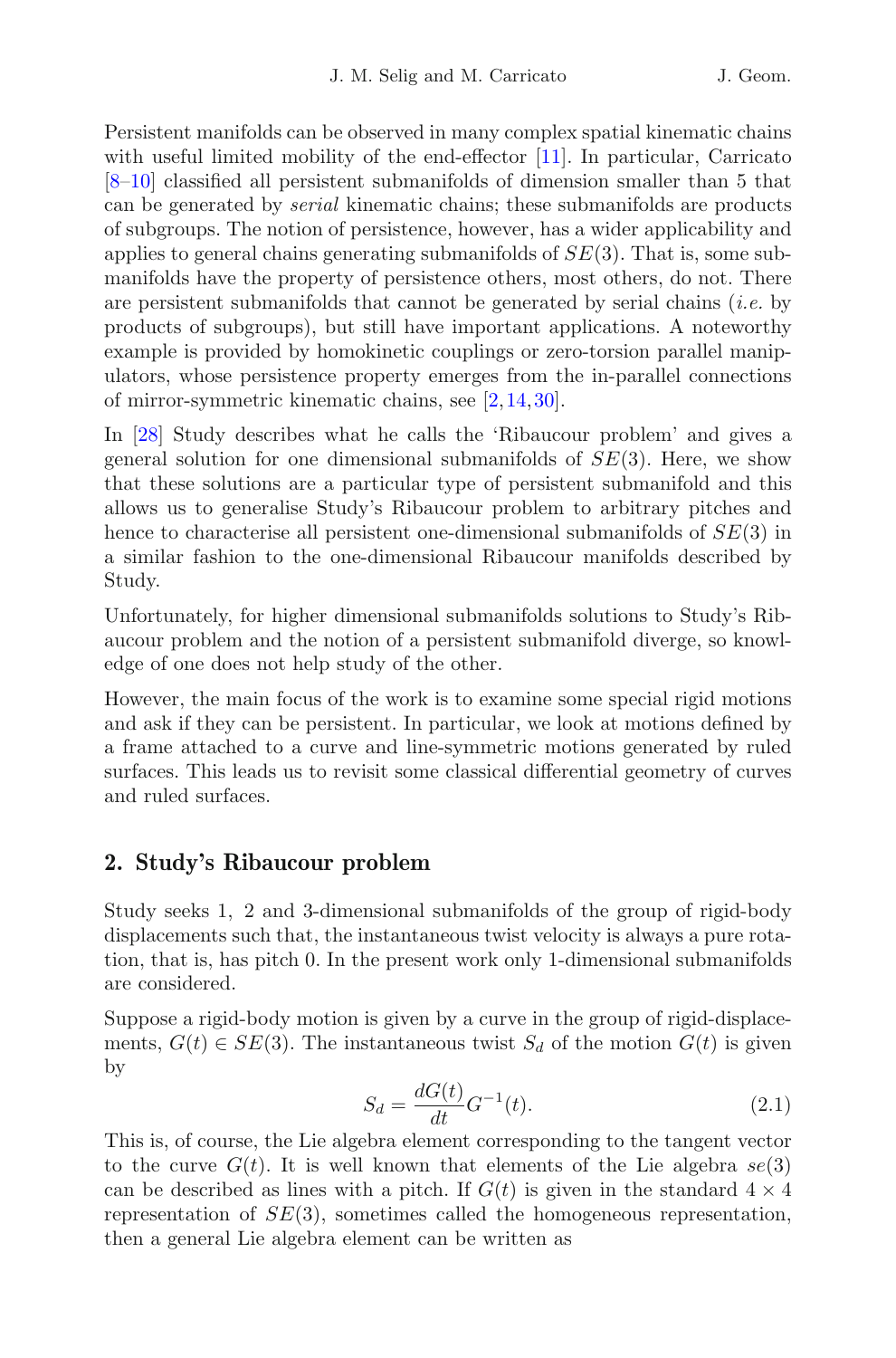Persistent rigid-body motions

$$
S_d = \begin{pmatrix} 0 & -P_{03}, & P_{02} & P_{23} + pP_{01} \\ P_{03} & 0 & -P_{01} & P_{31} + pP_{02} \\ -P_{02} & P_{01} & 0 & P_{21} + pP_{03} \\ 0 & 0 & 0 & 0 \end{pmatrix},
$$

where the  $P_{ij}$ s are the Plücker coordinates of the axis of the twist and p is the pitch of the element. When  $p = 0$ , the motion is, instantaneously, a pure rotation about the axis. More generally, the motion will be instantaneously a screw motion, that is a rotation about the axis together with a translation along the axis. The ratio of the rotational and translational velocities is given by the pitch of the twist. It is also possible to have motions that are instantaneously pure translations, in which case, the pitch is often said to be infinite.

The Lie algebra elements can also be written in a partitioned form, as

$$
S_d = \begin{pmatrix} \Omega & \mathbf{v} \\ 0 & 0 \end{pmatrix},
$$

where  $\Omega$  is a  $3\times 3$  anti-symmetric matrix corresponding to the angular velocity  $\mathbf{\omega} = (P_{01}, P_{02}, P_{03})^T$ . We will sometimes also write the Lie algebra elements as 6-vectors, in partitioned form as

$$
\bm{s}_d = \begin{pmatrix} \bm{\omega} \\ \bm{v} \end{pmatrix}.
$$

In general, any rigid-body motion can be generated by the motion of a moving axode rolling and slipping on a fixed axode, see [\[3](#page-19-5), Chapter 6, §5]. The fixed axode of a motion  $G(t) \in SE(3)$  is given by the axis of  $S_d$  as t varies. The instantaneous twist in the moving reference frame is given by  $S_b = G^{-1}(t)S_dG(t)$ , that is, by the adjoint action on the twist in the fixed frame. The instantaneous twist  $S_b$  can also be found from the relation

$$
S_b = G^{-1}(t) \frac{dG(t)}{dt}.
$$

The moving axode is then the axis of  $S_b$  as t varies. Notice that, since the adjoint action preserves the pitch of a twist, the adjoint action which maps the twist velocity in the fixed frame to the twist in the moving frame will also map the fixed axode to the moving axode.

Study's description of the one-dimensional Ribaucour motions consists of trivial cases produced by cones or cylinders rolling without slipping on each other, together with non-trivial cases given by two general ruled surfaces rolling without slipping on each other. Notice that among the trivial cases are rotations about a fixed point, given by general cones rolling on each other and the planar motions given by general cylinders rolling on each other.

This solution is straightforward if we think of the axodes of the motion, as described above. The screw-axis of the instantaneous twist of the motion is given by the generating lines of the two axode surfaces which coincide at the instant under consideration. The pitch of the instantaneous twist will be given by the ratio of the slipping and rolling velocities. Hence, if there is no slipping, the pitch of the instantaneous twist will be zero, that is a pure rotation. So,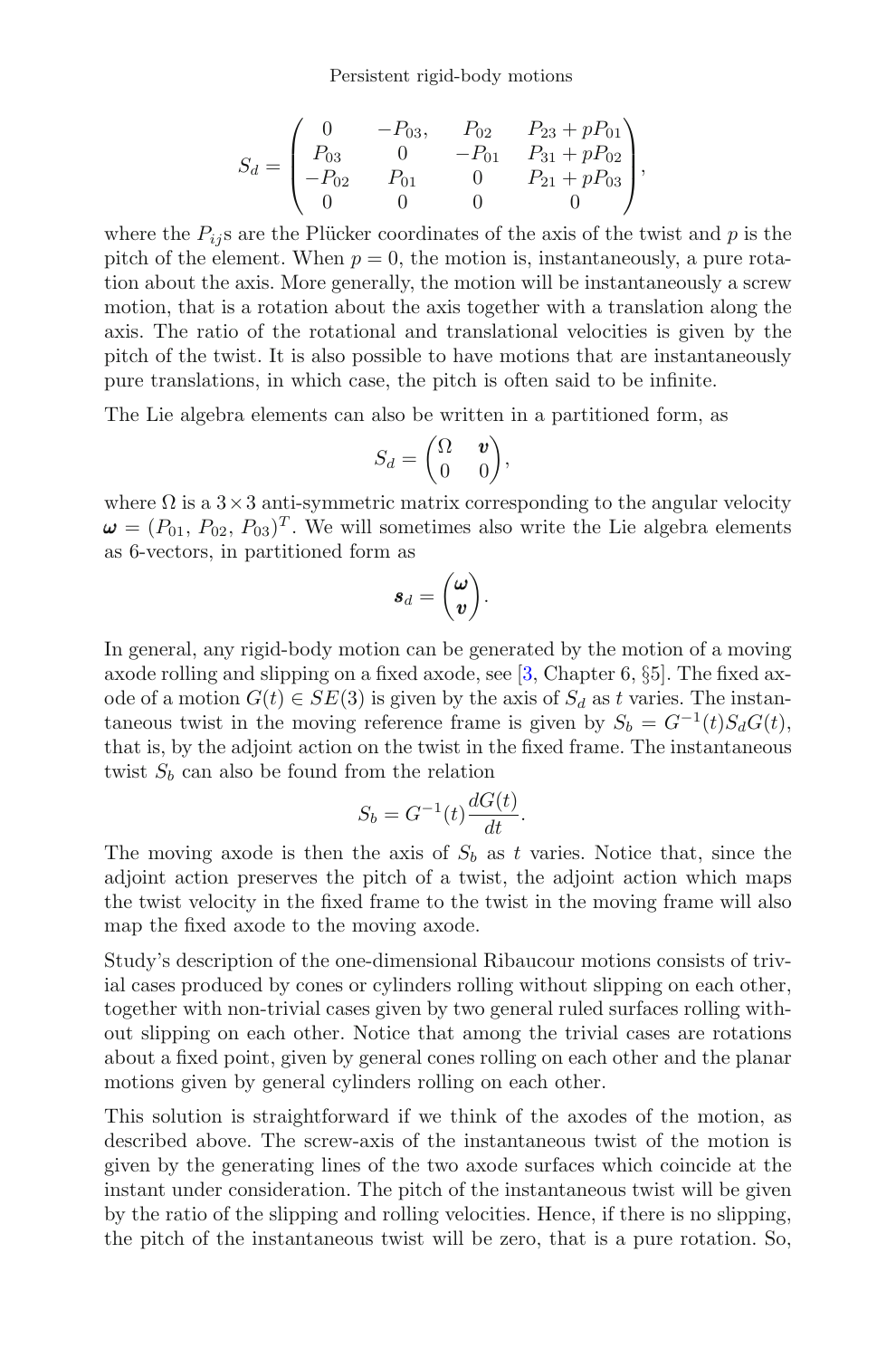it is clear that any motion generated in this way, by rolling a ruled surface on another ruled surface without slipping, will produce a Ribaucour motion. Moreover, since any rigid motion can be realised as a motion given by the moving axode rolling and slipping on the fixed axode, this is the only way to produce such a motion.

Suppose that  $G(t)$  is a Ribaucour motion, then the instantaneous twist  $S_d$  will have zero pitch. Let  $L_0$  be a fixed twist, that is an element of the Lie algebra  $se(3)$ , with pitch zero. As mentioned, the pitch of a twist is invariant under the adjoint action of the group. Moreover the adjoint action is transitive on lines in space. Hence, the instantaneous twist velocity of  $G(t)$  can be written as  $S_d = HL_0H^{-1}$  where  $H = H(t)$  is some other smooth path in the group. From Eq. [\(2.1\)](#page-1-0) we get a differential equation for a general Ribaucour motion,

$$
\frac{dG(t)}{dt} = HL_0H^{-1}G(t),
$$
\n(2.2)

where  $H$  is an arbitrary smooth motion. In this case, the fixed axode of the motion is just  $HL_0H^{-1}$  and the moving axode is given by  $G^{-1}HL_0H^{-1}G$ .

# **3. Persistent motions**

Suppose that M is a submanifold of  $SE(3)$  and assume that G is some fixed point in M. The tangent space to the submanifold at G is given by  $T_GM$ . Translating the tangent space back to the identity in the group gives a subspace of the Lie algebra,  $(T_GM)G^{-1} \subseteq se(3)$ . Such a subspace is usually called a screw system. With this notation, the definition of a persistent submanifold can be stated as follows.

**Definition 3.1.** Let  $G_1$ ,  $G_2$  be any pair of points in a submanifold  $M \subseteq SE(3)$ , M is *persistent* if and only if the screw systems determined by the tangent spaces at these points are congruent. That is,

$$
(T_{G_1}M)G_1^{-1} = H(T_{G_2}M)G_2^{-1}H^{-1}
$$

for some  $H \in SE(3)$ .

In the rest of this paper only persistent 1-dimensional rigid-body motions will be considered. For such a one-dimensional submanifold persistence just means that the velocity twist at any point must have constant pitch. In other words,

$$
\frac{dG}{dt} = HL_p H^{-1}G,\t\t(3.1)
$$

<span id="page-3-0"></span>where  $L_p$  is a fixed twist with pitch p and H as before is an arbitrary smooth motion in the group. Clearly, when  $p = 0$ , this is exactly Study's Ribaucour problem.

The characterisation of these motions in terms of axodes is also similar to that given in the previous section. Finally here, we look at a couple of small results relating the twist velocities in the fixed and moving coordinate frames.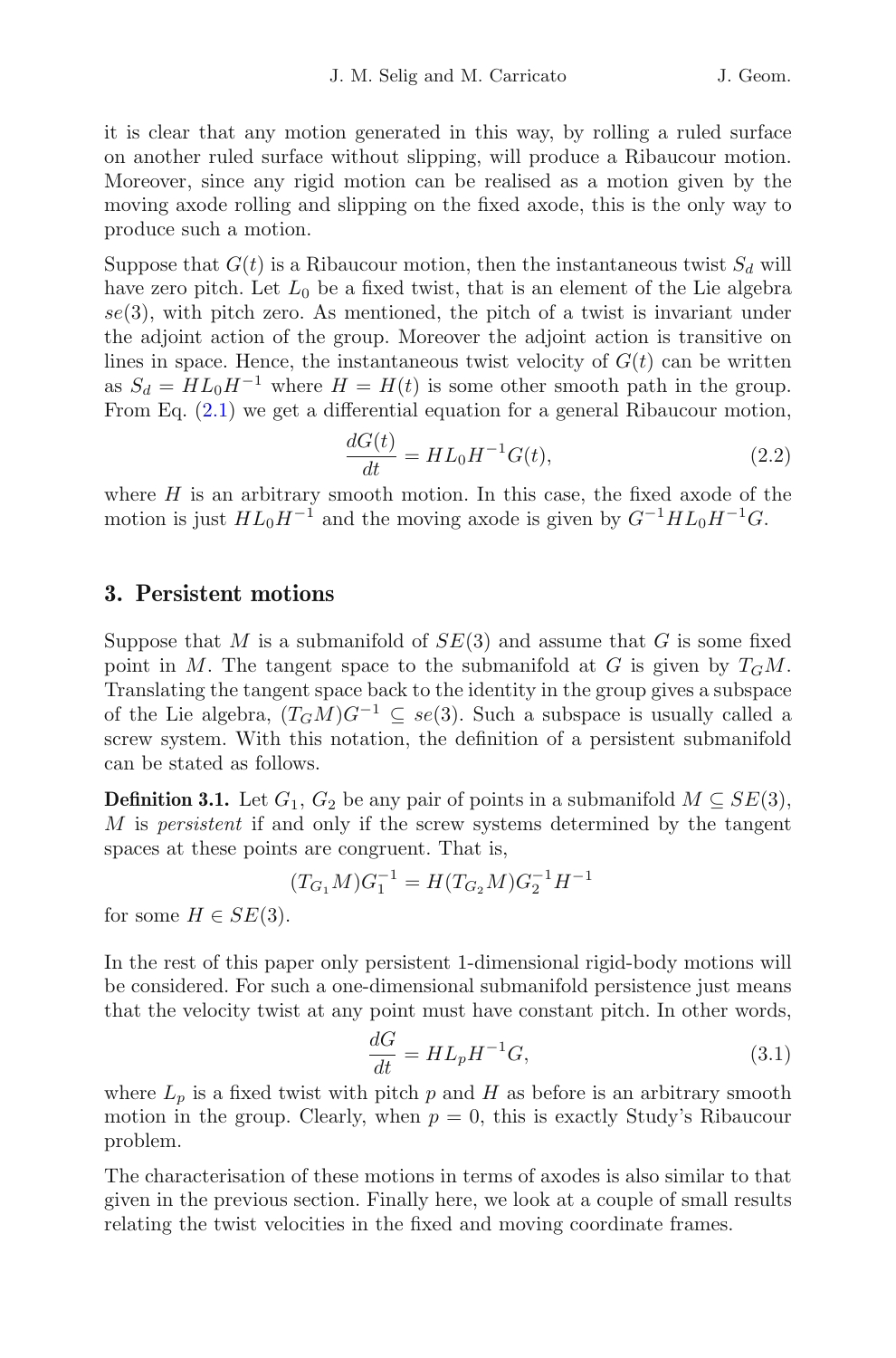**Lemma 3.2.** *Suppose that a persistent motion has velocity twist in the global frame given by*  $HL_pH^{-1}$ *, then in the moving frame the twist velocity is given by*  $U^{-1}L_pU$ *, where*  $G = HU$  *is the motion of the body.* 

*Proof.* Since the fixed axode is  $HL_pH^{-1}$ , the moving axode is,

$$
G^{-1}HL_pH^{-1}G = U^{-1}H^{-1}(HL_pH^{-1})HU = U^{-1}L_pU.
$$

**Lemma 3.3.** *Consider a persistent motion*  $G = HU$  *with twist velocity*  $HL_nH^{-1}$ *as above, then*

$$
L_p = Z_b + Z_d,
$$

*where*  $Z_b = H^{-1} \dot{H}$  *and*  $Z_d = \dot{U} U^{-1}$ *.* 

*Proof.* Substitute  $G = HU$  into Eq. [\(3.1\)](#page-3-0) above to get

<span id="page-4-1"></span>
$$
\frac{dG}{dt}G^{-1} = HL_pH^{-1} = (\dot{H}U + H\dot{U})U^{-1}H^{-1}.
$$

Hence,

$$
L_p = H^{-1}\dot{H} + \dot{U}U^{-1}.
$$
\n(3.2)

 $\Box$ 

<span id="page-4-0"></span>*Remark* 3.4. If H and  $L_p$  are given, then the motion U can be found by integrating,

$$
\frac{dU}{dt} = (L_p - Z_b)U.
$$

Symmetrically, if U and  $L_p$  are given, H can be found by integrating

$$
\frac{dH}{dt} = H(L_p - Z_d).
$$

#### <span id="page-4-2"></span>**3.1. Examples**

In general it is difficult to integrate the differential equations for the motions  $H$  and  $U$ , given in Remark [3.4](#page-4-0) above. The exceptional cases are when the Lie algebra elements are constant and the solutions are just exponentials. So we look at these as our first examples.

Assume that  $Z_b = H^{-1} \dot{H}$  is constant, say  $Z_b = S$ . Hence  $H = e^{tS}$ , if we assume the initial condition  $H(0) = I$ . Now, to produce a *p*-persistent motion with pitch  $p$  we must solve,

$$
\frac{dU}{dt} = (L_p - S)U,
$$

where  $L_p$  is a twist with pitch p. Since the factor  $(L_p - S)$  is constant this is again an exponential,

$$
U = e^{t(L_p - S)}U(0)
$$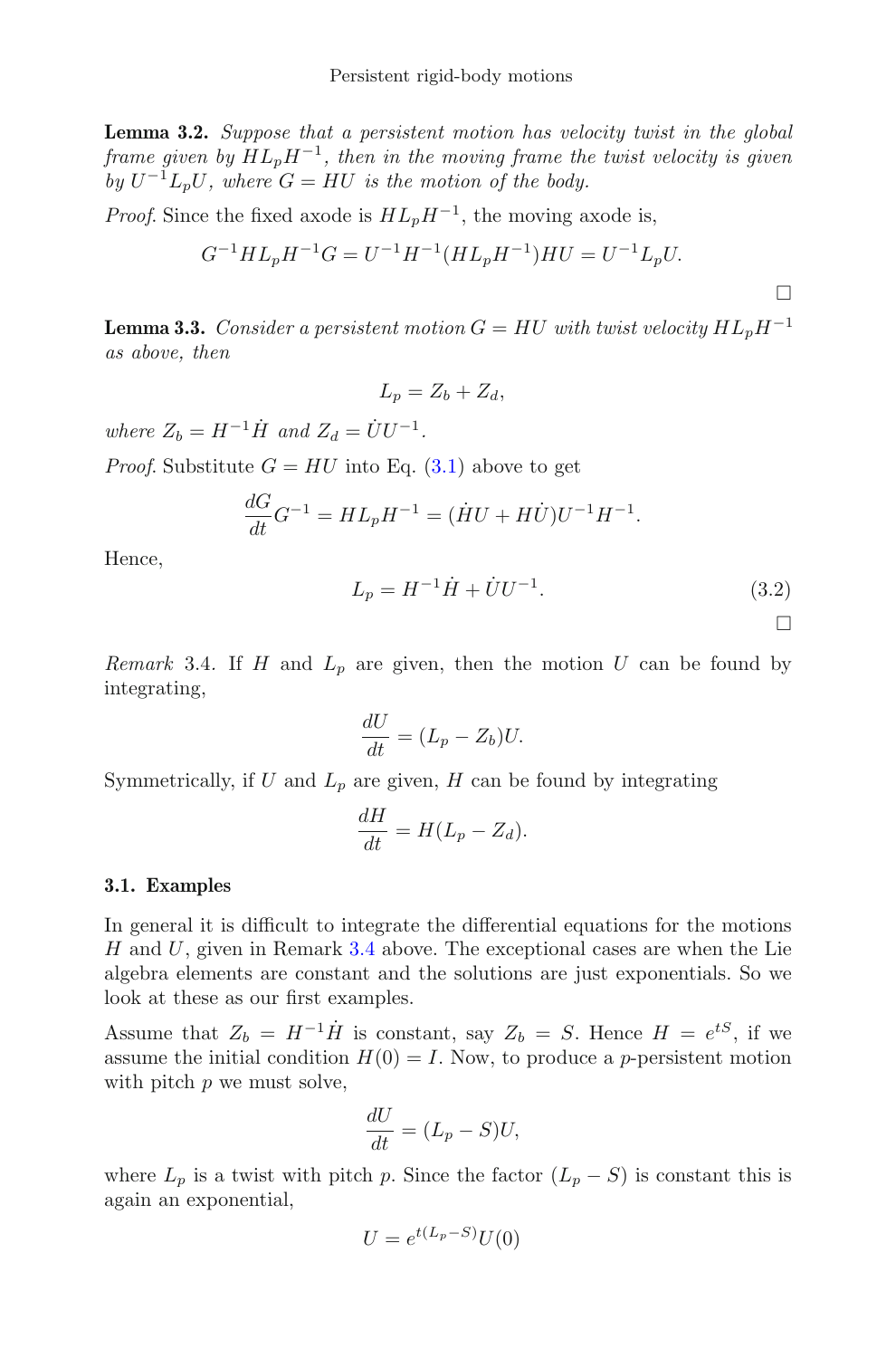where  $U(0)$  is the initial condition which we will again assume to be the identity  $U(0) = I$ . Hence the persistent motion will be given by the product

$$
G(t) = HU = e^{tS}e^{t(L_p - S)}.
$$

Substituting  $S_1 = S$  and  $S_2 = L_p - S$ , we see that

$$
G(t) = e^{tS_1}e^{tS_2}
$$

will be a persistent motion, where the pitch of the motion will be given by the pitch of the twist  $S_1 + S_2$ . This result, for an arbitrary 2-joint kinematic chain, can be found in [\[7](#page-19-0)[,11](#page-19-1)].

In this simple case, it is also possible to describe the fixed and moving axodes of motion. These are given by

$$
e^{tS_1}L_0e^{-tS_1}
$$
 and  $e^{-tS_2}L_0e^{tS_2}$ ,

respectively, where  $L_0$  is the line with the same axis as the twist  $L_p$ . The nature of these surfaces depend on the pitch of the twists in the exponent. If S has pitch 0 then the ruled surface  $e^{tS}L_0e^{-tS}$  will be a regulus of a circular hyperboloid, or the tangent lines to a circle if  $S$  and  $L_0$  are perpendicular. If the pitch of  $S$  is non-zero (but finite) then the ruled surface will be, in general, a ruled helicoid. It may happen that the perpendicular distance between S and  $L_0$  is  $\delta$  and the angle between these axes is  $arctan(\delta/p)$  where p is the pitch of S. In such a case, the ruled surface traced out by  $L_0$  will be the tangent developable surface of a helix. The helix is the curve traced out by the foot of the common perpendicular on  $L_0$ , between  $L_0$  and the axis of S.

## <span id="page-5-0"></span>**4. Persistent Frenet–Serret motions**

#### **4.1. General Frenet–Serret motions**

Another way to specify a rigid-body motion uses a curve. Given a curve in space we demand that a specified point on the body follows the curve and the orientation is determined by the Frenet–Serret frame to the curve, see [\[3,](#page-19-5) Chapter 9, §2].

We recall here the basic ideas concerning Frenet–Serret motions as a way to fix notation. For a Frenet–Serret motion the motion of the body is fixed with respect to the Frenet frame of a curve  $\gamma(\mu)$ . The frame equations of the Frenet frame can be written as

$$
\frac{d}{d\mu}\mathbf{t} = \nu\boldsymbol{\omega} \times \mathbf{t},
$$
\n
$$
\frac{d}{d\mu}\mathbf{n} = \nu\boldsymbol{\omega} \times \mathbf{n},
$$
\n
$$
\frac{d}{d\mu}\mathbf{b} = \nu\boldsymbol{\omega} \times \mathbf{b},
$$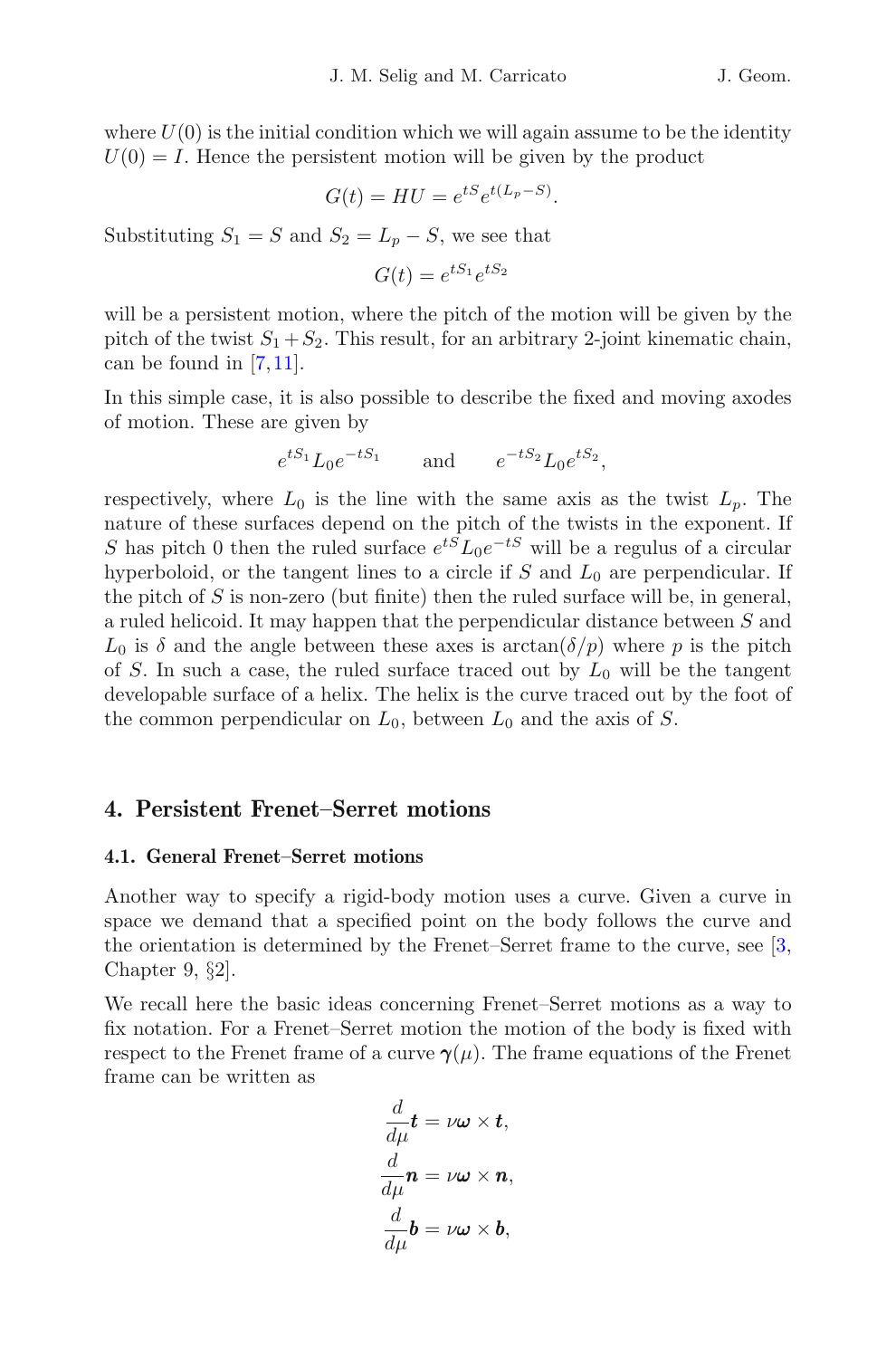where  $\omega = \tau t + \kappa b$  is the Darboux vector with t, n and b the tangent, normal and binormal vectors to the curve and  $\nu$ ,  $\kappa$  and  $\tau$  the speed, curvature and torsion of the curve. The motion is given by,

$$
G(\mu) = \begin{pmatrix} R & \gamma \\ 0 & 1 \end{pmatrix},
$$

with,

 $R = (t \mid n \mid b).$ 

The conditions for a Frenet–Serret motion to be persistent turn out to be quite stringent. The result follows from classical theorems,

<span id="page-6-0"></span>**Theorem 4.1.** *The instantaneous twist of a Frenet–Serret motion has pitch,*  $\tau/(\kappa^2 + \tau^2)$ *, where*  $\kappa$  *and*  $\tau$  *are the curvature and torsion functions of the curve that the motion is based on.*

This result appears to be well known, it appears in [\[3\]](#page-19-5) as an exercise (Example 2 in section 2 of Chapter 9). Also from Bottema and Roth we have the following results.

<span id="page-6-1"></span>**Theorem 4.2.** *The fixed axode of a Frenet–Serret motion consists of generator lines parallel to the curve's Darboux vector* ω *and passing through a point that is displaced from the curve generating the motion along the principle normal to the curve. So the fixed axode is given by*

$$
\mathbf{a}(\mu,\,\lambda)=\left(\boldsymbol{\gamma}(\mu)+\frac{\kappa(\mu)}{\kappa^2(\mu)+\tau^2(\mu)}\mathbf{n}(\mu)\right)+\lambda\boldsymbol{\omega}(\mu).
$$

*In general this ruled surface is not developable.*

<span id="page-6-3"></span>and also

**Theorem 4.3.** *The moving axode of a Frenet–Serret motion is a conoid.*

We include proofs of these results for completeness.

*Proof of Theorems* [4.1](#page-6-0) *and* [4.2.](#page-6-1) The instantaneous velocity twist of a Frenet– Serret motion is given by

$$
\frac{dG(\mu)}{d\mu}G^{-1}(\mu)=\nu\begin{pmatrix}\Omega R&\boldsymbol{t}\\0&0\end{pmatrix}\begin{pmatrix}R^T&-R^T\boldsymbol{\gamma}\\0&1\end{pmatrix}=\nu\begin{pmatrix}\Omega&\boldsymbol{t}-\boldsymbol{\omega}\times\boldsymbol{\gamma}\\0&0\end{pmatrix},
$$

where  $\Omega$  is the  $3 \times 3$  antisymmetric matrix corresponding to  $\omega$ . Now, we can write

$$
\boldsymbol{t} = \boldsymbol{\omega} \times \left(\frac{-\kappa}{\kappa^2 + \tau^2} \boldsymbol{n}\right) + \frac{\tau}{\kappa^2 + \tau^2} \boldsymbol{\omega},
$$

so the instantaneous twist of the motion can be written as

$$
\mathbf{s}_d = \nu \begin{pmatrix} \boldsymbol{\omega} \\ \boldsymbol{v} \end{pmatrix},\tag{4.1}
$$

<span id="page-6-2"></span>with

$$
\mathbf{v} = \left(\gamma + \frac{\kappa}{\kappa^2 + \tau^2} \mathbf{n}\right) \times \boldsymbol{\omega} + \frac{\tau}{\kappa^2 + \tau^2} \boldsymbol{\omega}
$$
 (4.2)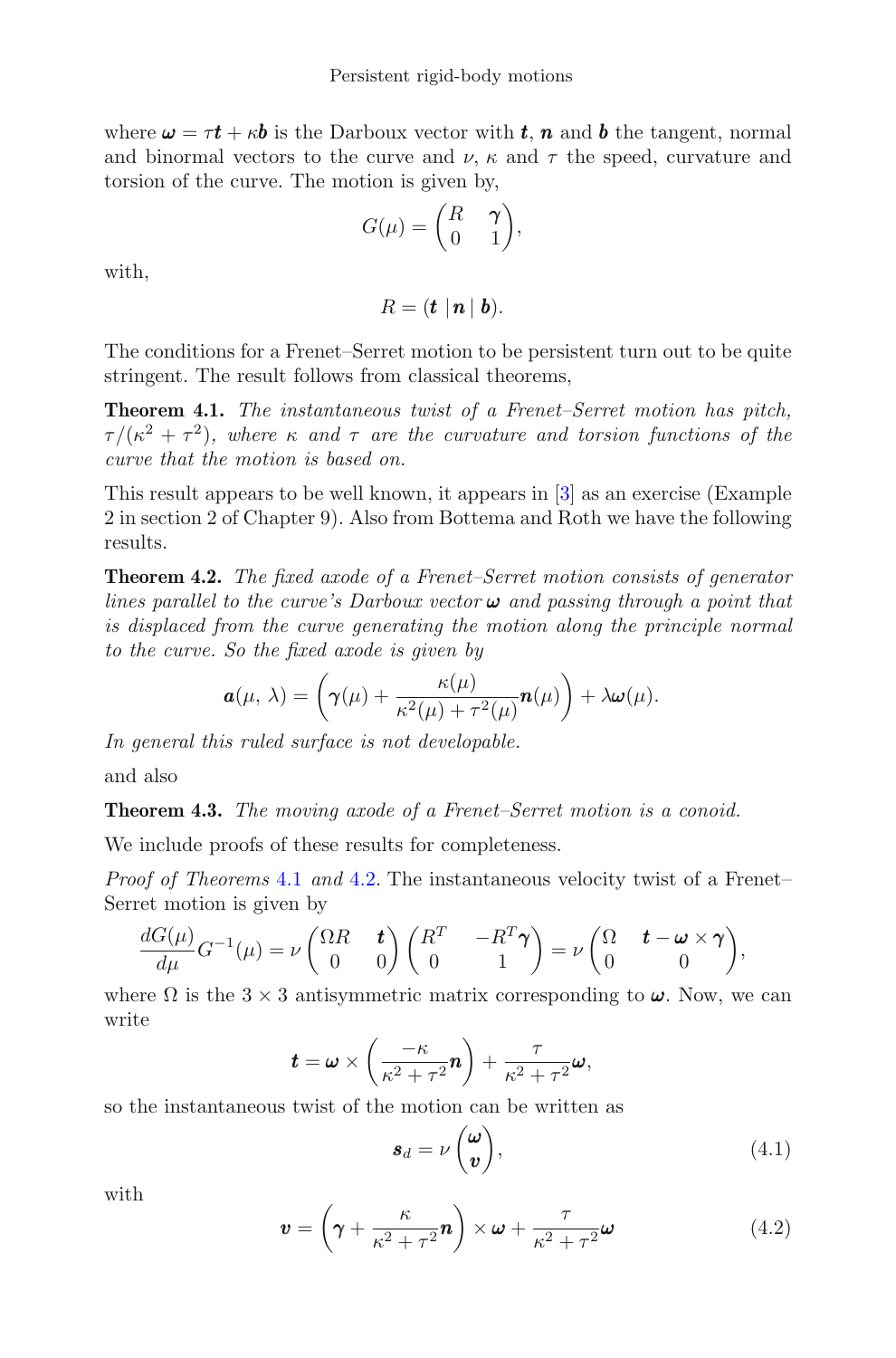The pitch of this twist is given by

$$
p = \frac{\boldsymbol{\omega} \cdot \boldsymbol{v}}{\boldsymbol{\omega} \cdot \boldsymbol{\omega}} = \frac{\tau}{(\kappa^2 + \tau^2)}.
$$

This show Theorem [4.1,](#page-6-0) to see Theorem [4.2](#page-6-1) observe that, from Eq. [\(4.2\)](#page-6-2) the lines of the axode surface pass through the point,

$$
\gamma+\frac{\kappa}{\kappa^2+\tau^2}\pmb{n}
$$

with direction  $\omega$ . The parametric form of the ruled surface then follows.  $\Box$ 

*Proof of Theorem* [4.3.](#page-6-3) The instantaneous velocity twist of a Frenet–Serret motion in the body frame is given by

$$
G^{-1}(\mu) \frac{dG(\mu)}{d\mu} = \nu \begin{pmatrix} R^T & -R^T \boldsymbol{\gamma} \\ 0 & 1 \end{pmatrix} \begin{pmatrix} \Omega R & \boldsymbol{t} \\ 0 & 0 \end{pmatrix} = \nu \begin{pmatrix} R^T \Omega R & R^T \boldsymbol{t} \\ 0 & 0 \end{pmatrix}.
$$

By construction of the Frenet–Serret motion the coordinate axes of the body fixed frame correspond to the Frenet frame of the curve at  $\mu = 0$ . So let us write  $t_0 = t(0) = R^T(\mu)t(\mu)$  and so forth. In particular we will denote  $\omega_0 = R^T(\mu)\omega(\mu)$ . The body-fixed velocity twist will be,

$$
\boldsymbol{s}_b = \nu \begin{pmatrix} \boldsymbol{\omega}_0 \\ \boldsymbol{v}_0 \end{pmatrix},
$$

with

$$
\mathbf{v_0} = \frac{\kappa}{\kappa^2 + \tau^2} \mathbf{n}_0 \times \boldsymbol{\omega}_0 + \frac{\tau}{\kappa^2 + \tau^2} \boldsymbol{\omega}_0
$$

Notice that  $\gamma(0) = 0$  in these coordinates. The generator lines of the moving axode are thus given by,

$$
\ell(\mu) = \left(\frac{\omega_0}{\frac{\kappa}{\kappa^2 + \tau^2} n_0 \times \omega_0}\right),
$$

where  $\omega_0 = \tau t_0 + \kappa b_0$ . These lines are all reciprocal and perpendicular to the fixed line,

$$
\ell_n = \binom{n_0}{0},
$$

that is, they all intersect the line orthogonally, hence the ruled surface is a conoid.  $\Box$ 

### **4.2. Persistence**

Theorem [4.1](#page-6-0) has the straightforward corollary.

<span id="page-7-0"></span>**Corollary 4.4.** *The Frenet–Serret motion based on a curve is persistent if and only if*  $\tau/(\kappa^2 + \tau^2)$  *is a constant, where*  $\kappa$  *and*  $\tau$  *are the curvature and torsion functions of the curve.*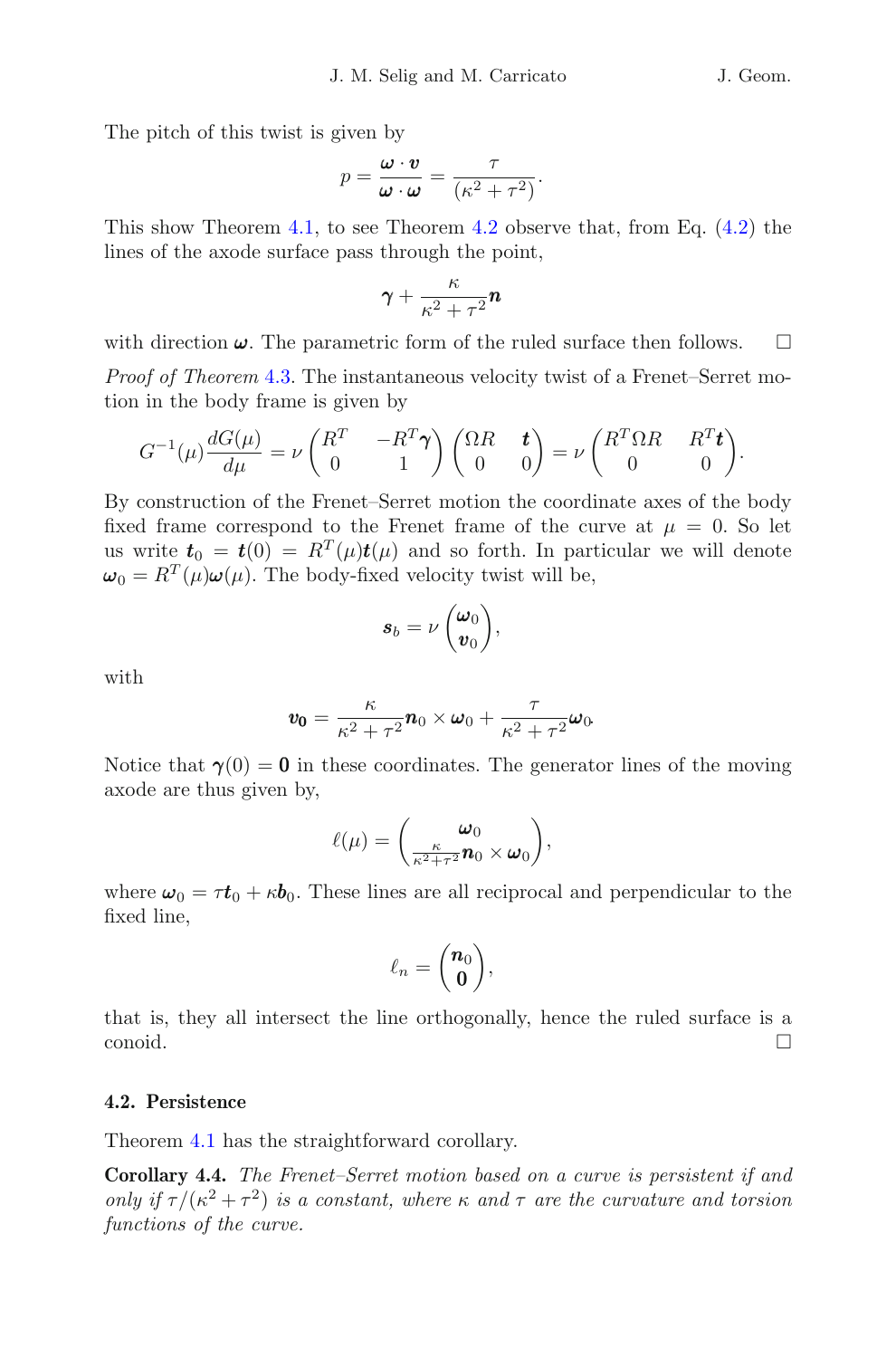**Theorem 4.5.** *If the curve*  $\gamma(\mu)$  *generates a p-persistent Frenet–Serret motion*  $(p \neq 0)$ , that is if  $p = \tau/(\kappa^2 + \tau^2)$  is constant, the curvature and torsion of γ(μ) *can be parametrised by*

$$
\kappa = \frac{1}{2p} \cos \phi, \qquad \tau = \frac{1}{2p} (\sin \phi + 1),
$$

*where φ is the parameter. The curvature and torsion functions can also be parametrised by the rational functions,*

$$
\kappa = \frac{1 - t^2}{2p(1 + t^2)}, \qquad \tau = \frac{(1 + t)^2}{2p(1 + t^2)}.
$$

*Proof of Theorem* [4.5.](#page-7-0) If  $p \neq 0$  the relation  $p = \tau/(\kappa^2 + \tau^2)$  can be rearranged to give,

$$
\kappa^2 + \left(\tau - \frac{1}{2p}\right)^2 = \left(\frac{1}{2p}\right)^2.
$$

In a plane with  $\kappa$  and  $\tau$  as coordinates this relation represents a circle of radius  $(1/2p)$  centred at a distance of  $(1/2p)$  along the  $\tau$  axis. The trigonometric parameterisation of this circle gives the result.

The alternative, rational parameterisation is obtained using the tangent-halfangle substitution with parameter  $t = \tan(\phi/2)$ .

Notice that, if  $\phi$  is constant then the curvature  $\kappa$  and torsion  $\tau$  will also be constant and the curve  $\gamma(\mu)$  will be a helix. Also, for a Ribaucour motion, that is a motion with  $p = 0$ , we must have  $\tau = 0$ , so that  $\gamma(\mu)$  will be a plane curve in this case.

*Remark* 4.6. Curves with constant  $\tau/(\kappa^2 + \tau^2)$  do not seem to have been studied in the classical literature.<sup>[1](#page-8-0)</sup> Standard theory of curves tells us that, given a curvature and a torsion function, there will be a unique curve, up to rigid displacement, with these properties. So, illustrations of curves with the curvature and torsion functions given by the parameterisations above can be produced by numerical integration, see Fig. [1.](#page-9-0)

### **4.3. Moving axode of the persistent Frenet–Serret motion**

Here we show that,

**Theorem 4.7.** *The moving axode of a persistent Frenet–Serret motion, with*  $p \neq 0$ , is an equilateral hyperbolic paraboloid (also known as an orthogonal *hyperbolic paraboloid*)*.*

*Proof*. From Theorem [4.3](#page-6-3) above, the moving axode of a general Frenet–Serret motion is given in body-fixed coordinates as,

$$
\mathbf{a}(\mu,\,\lambda)=\frac{\kappa}{\kappa^2+\tau^2}\mathbf{n}_0+\lambda\boldsymbol{\omega}_0.
$$

<span id="page-8-0"></span><sup>&</sup>lt;sup>1</sup>The quantity  $\tau(\kappa^2 + \tau^2)^{-1}$  does however appear as the distribution parameter of a ruled surface formed from the principle normals to a general curve, see [\[29\]](#page-20-2).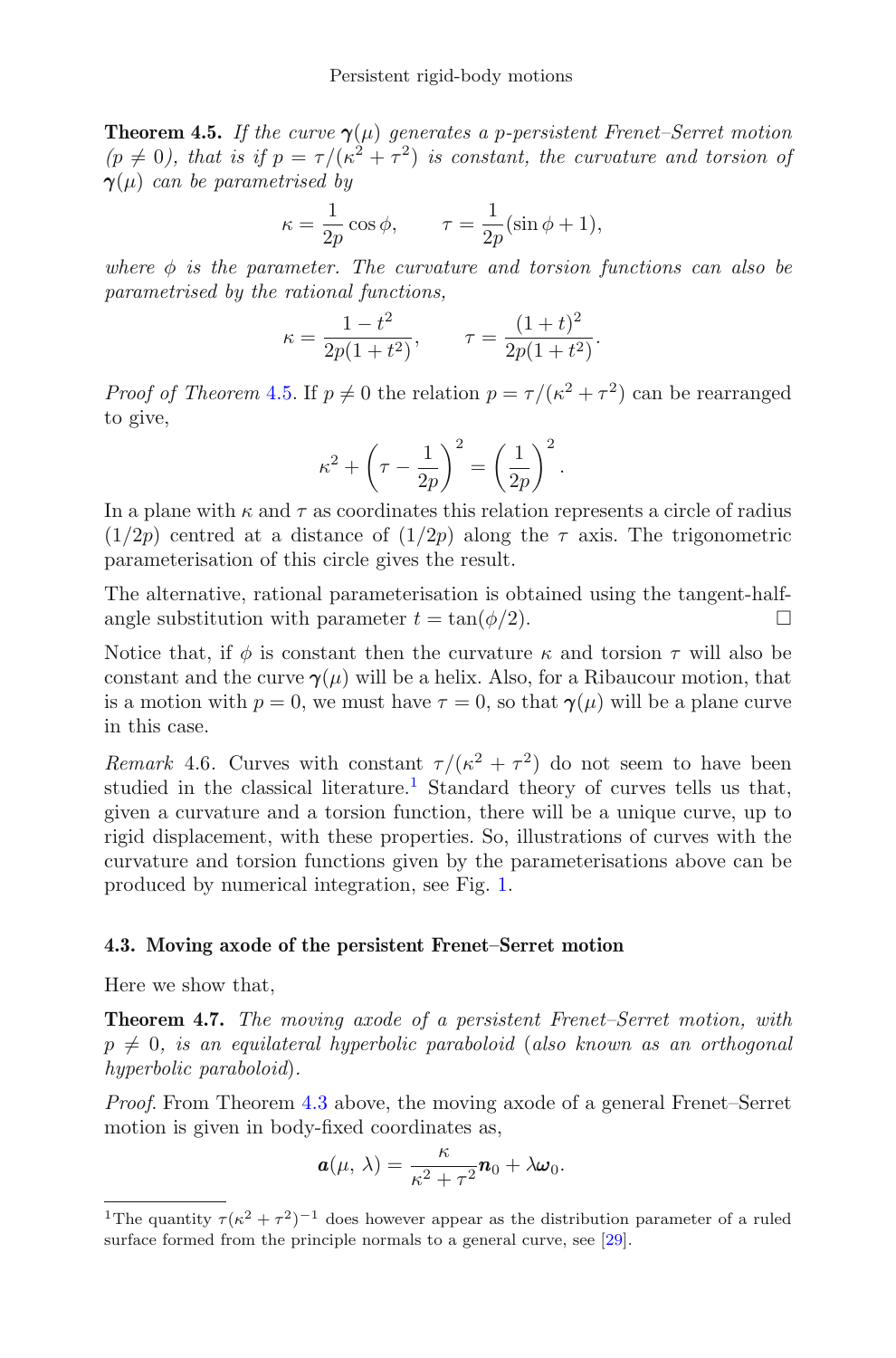

<span id="page-9-0"></span>FIGURE 1 A curve with a persistent Frenet–Serret motion,  $\kappa = (1 - t^2)/(3(1 + t^2))$  and  $\tau = (1 + t)^2/(3(1 + t^2))$ , that is, p = 1.5. The *grey lines* are normal vectors and *light grey lines* are binormals

Taking x, y and z as coordinates along the  $t_0$ ,  $n_0$  and  $b_0$  axes respectively, a point on the surface is given by the parametric equations,

$$
x(\mu, \lambda) = \lambda \tau,
$$
  
\n
$$
y(\mu, \lambda) = \kappa/(\kappa^2 + \tau^2),
$$
  
\n
$$
z(\mu, \lambda) = \lambda \kappa.
$$

For a persistent Frenet–Serret motion we have that  $p = \tau/(\kappa^2 + \tau^2)$ , so in the above parameterisation  $y(\mu, \lambda) = p\kappa/\tau$ . Eliminating  $\kappa$ ,  $\tau$  and  $\lambda$  gives,

$$
xy = pz,
$$

the equation of an equilateral hyperbolic paraboloid.  $\Box$ 

# <span id="page-9-1"></span>**5. Bishop motions**

Bishop motions, also called rotation minimising frame motions, are similar to the Frenet–Serret motions studied above. The only difference is that the orientation of the body is required to follow the Bishop frame to the curve. This type of motion has been advocated by several authors over the years for different applications in robotics and computer aided design, see for example [\[16,](#page-19-6)[25](#page-20-3)[,26](#page-20-4)].

The main result here is that the fixed axode of such a motion is a ruled surface familiar from the classical differential geometry of curves.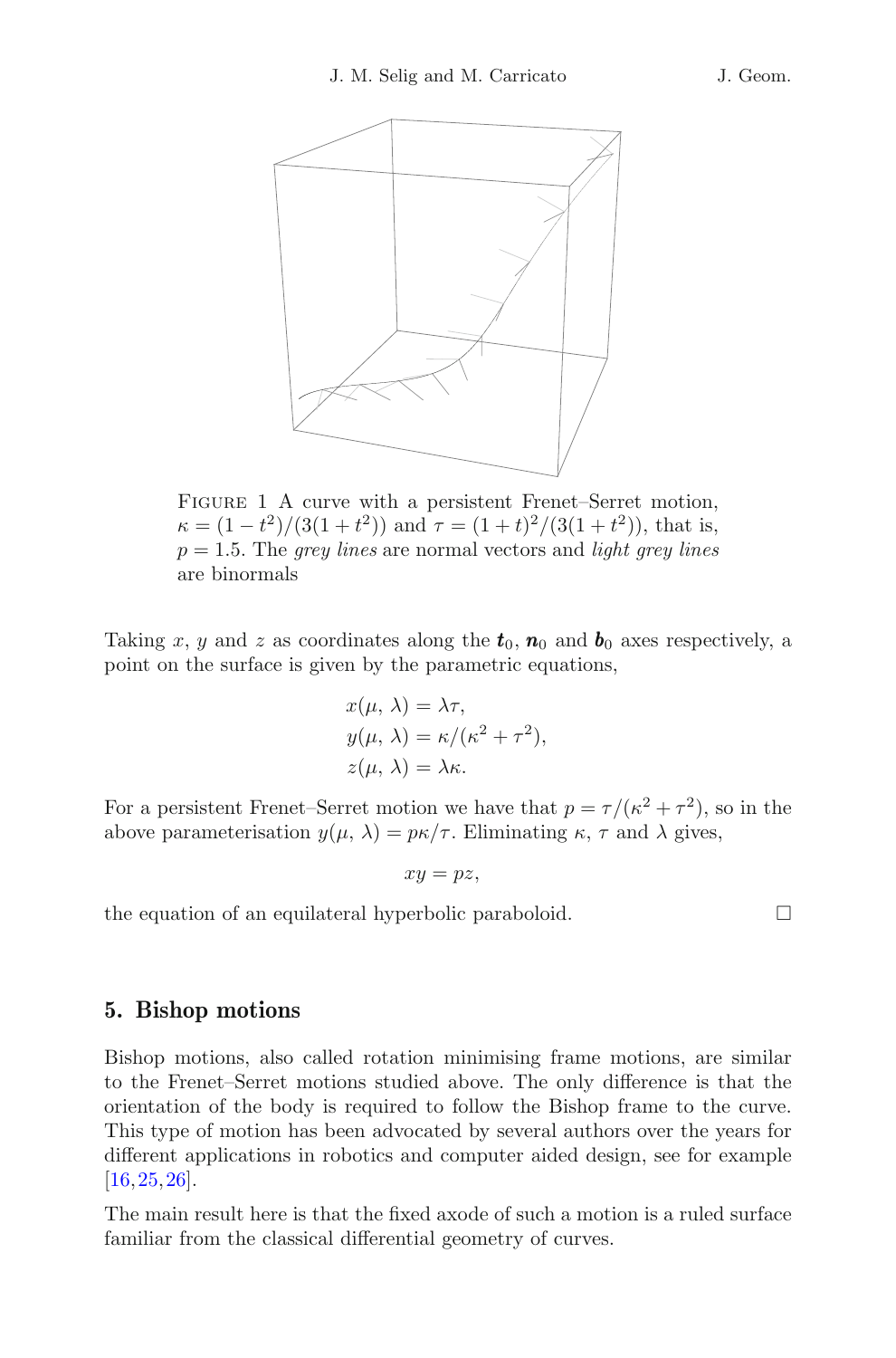#### <span id="page-10-0"></span>**5.1. Generalities**

In [\[27](#page-20-5)] it was shown that Bishop motions are characterised by the fact that their body-frame velocity twist must always lie in a IIB three system of screw with modulus  $p = 0$ . The fact that this is a II system indicates that (almost) all the twists in the system have the same pitch, the B here means that the system contains a single exceptional twist with infinite pitch. Finally the modulus  $p = 0$  means that (almost) all the twists in the screw system have pitch zero. Hence any Bishop motion will be Ribaucour motion.

Given a curve in space  $\gamma(\mu)$ , there is a moving frame of reference associated with the curve called the Bishop frame. Actually, there are many Bishop frames each determined by a choice of the initial frame. The tangent to the curve is given by the vector  $(d\gamma/d\mu) = \nu t$ , where  $\nu$  is the speed  $ds/d\mu$ , of the curve; that is, the derivative of the arc-length s with respect to the parameter  $\mu$ . Now, for the Bishop frame there are two normal vectors to the curve,  $n_1$  and  $n_2$ , and the frame equations are

$$
\frac{d}{d\mu}\mathbf{t} = \nu(k_1\mathbf{n}_1 + k_2\mathbf{n}_2),
$$
\n
$$
\frac{d}{d\mu}\mathbf{n}_1 = -\nu k_1\mathbf{t},
$$
\n
$$
\frac{d}{d\mu}\mathbf{n}_2 = -\nu k_2\mathbf{t}.
$$

The functions  $k_1$  and  $k_2$  are curvature-like functions. At every instant the unit vectors  $t, n_1$  and  $n_2$  form a right-handed ortho-normal frame and satisfy

$$
\pmb t\times \pmb n_1=\pmb n_2,\qquad \pmb n_1\times \pmb n_2=\pmb t,\qquad \pmb n_2\times \pmb t=\pmb n_1.
$$

Comparing these vectors with the usual Frenet–Serret vectors, we can see from the derivative of the tangent that

$$
\kappa \mathbf{n} = k_1 \mathbf{n}_1 + k_2 \mathbf{n}_2,
$$

where  $n$  is the principal normal vector. Since all these vectors have unit length the curvature satisfies  $\kappa^2 = k_1^2 + k_2^2$ . The binormal vector is defined as  $\mathbf{b} = \mathbf{t} \times \mathbf{n}$ , so it is easy to see that

$$
\kappa \mathbf{b} = -k_2 \mathbf{n}_1 + k_1 \mathbf{n}_2.
$$

Inverting the equations for  $\boldsymbol{n}$  and  $\boldsymbol{b}$  gives

$$
\boldsymbol{n}_1 = \frac{k_1}{\sqrt{k_1^2 + k_2^2}} \boldsymbol{n} - \frac{k_2}{\sqrt{k_1^2 + k_2^2}} \boldsymbol{b}, \qquad \boldsymbol{n}_2 = \frac{k_2}{\sqrt{k_1^2 + k_2^2}} \boldsymbol{n} + \frac{k_1}{\sqrt{k_1^2 + k_2^2}} \boldsymbol{b}.
$$

This shows that the Bishop frame rotates about the tangent vector with respect to the Frenet frame. Calling the rotation angle  $\theta$ , we see that  $\cos \theta =$  $k_1/\sqrt{k_1^2+k_2^2}$  and  $\sin\theta = k_2/\sqrt{k_1^2+k_2^2}$ . By differentiating the equation for the binormal it is possible to show that  $d\theta/d\mu = \nu \tau$ , where  $\tau$  is the torsion of the curve. Hence the rotation angle is given by the integral  $\theta = \int \nu \tau d\mu + \theta_0$ . The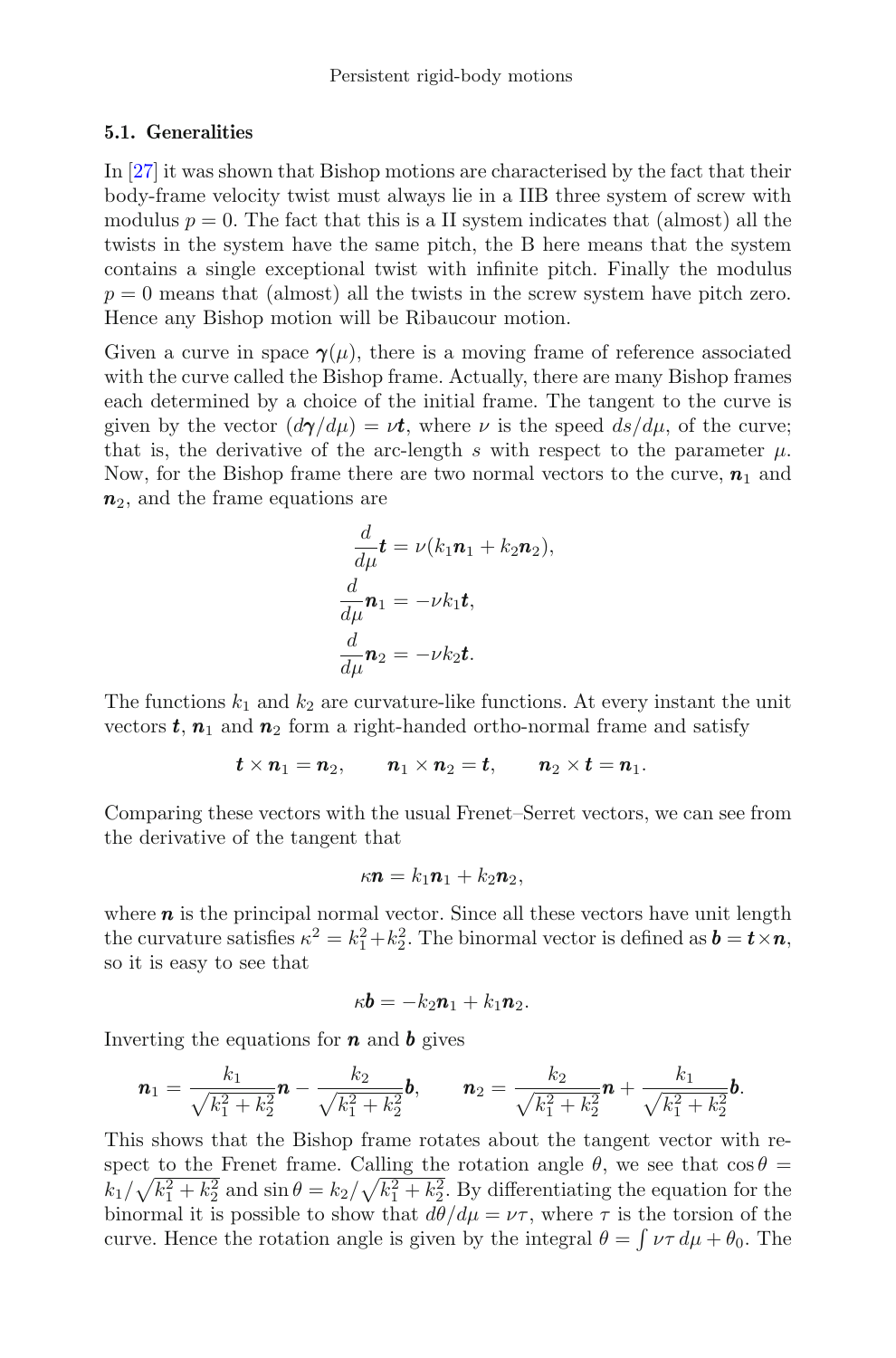constant of integration  $\theta_0$  represents the choice we have for the initial orientation of the Bishop frame. This freedom does not really affect the motion based on the Bishop frame.

The Bishop motion based on the curve  $\gamma(\mu)$  will be given by a curve in the group  $SE(3)$ 

$$
G(\mu) = \begin{pmatrix} R & \gamma \\ 0 & 1 \end{pmatrix}
$$

where the rotation matrix  $R$  has columns given by the tangent and normal vectors of the Bishop frame,

$$
R=(\mathbf{t}\mid \mathbf{n}_1\mid \mathbf{n}_2).
$$

# **5.2. Axodes**

The fixed and moving axodes of a Bishop motion are ruled surfaces familiar from classical differential geometry. The Bishop frame was only introduced in 1975 [\[1\]](#page-18-1), by which time the heyday of classical kinematic geometry was almost over. So it is unlikely that these results appear in the classical literature. The result are expressed as the following pair of theorems.

<span id="page-11-0"></span>**Theorem 5.1.** *The fixed axode of a Bishop motion based on a curve*  $\gamma(\mu)$  *is the polar developable surface of the curve.*

<span id="page-11-1"></span>**Theorem 5.2.** *The moving axode of a Bishop motion consists of lines lying in a fixed plane.*

*Proof of Theorem* [5.1.](#page-11-0) At any parameter value  $\mu$  the point on the curve  $\gamma(\mu)$  is instantaneously rotating about an axis. This axis will pass through the centres of the circles of curvature at the current point and will be a generator line of the fixed axode. The line through the centres of the circles of curvature is known to be perpendicular to the osculating plane of the curve at the current point, that is it is parallel to the binormal vector to the curve. The line is also known to pass through the centre of the osculating sphere to the curve. As the parameter varies the centre of the osculating sphere traces out the pole curve of  $\gamma(\mu)$  and the line trough the centres of the circles of curvature is tangent to the pole curve. The ruled surface traced by these lines is clearly the fixed axode of the motion, classically it is known as polar developable surface of the curve. See for example,  $[13, \S13]$  $[13, \S13]$  or  $[12, \text{Chapter 1}, \S9]$  $[12, \text{Chapter 1}, \S9]$ .

*Proof of Theorem* [5.2.](#page-11-1) The centre of the osculating sphere is known to lie in the normal plane to the curve and hence so does the instantaneous rotation axis described above as the line through the centre of the osculating sphere in the direction of the binormal vector. As the body moves along the curve the normal plane will be fixed in the body and hence all the lines of the moving axode all lie in this plane.  $\Box$ 

These results can also be shown by direct computations similar to those of Sect. [4.](#page-5-0)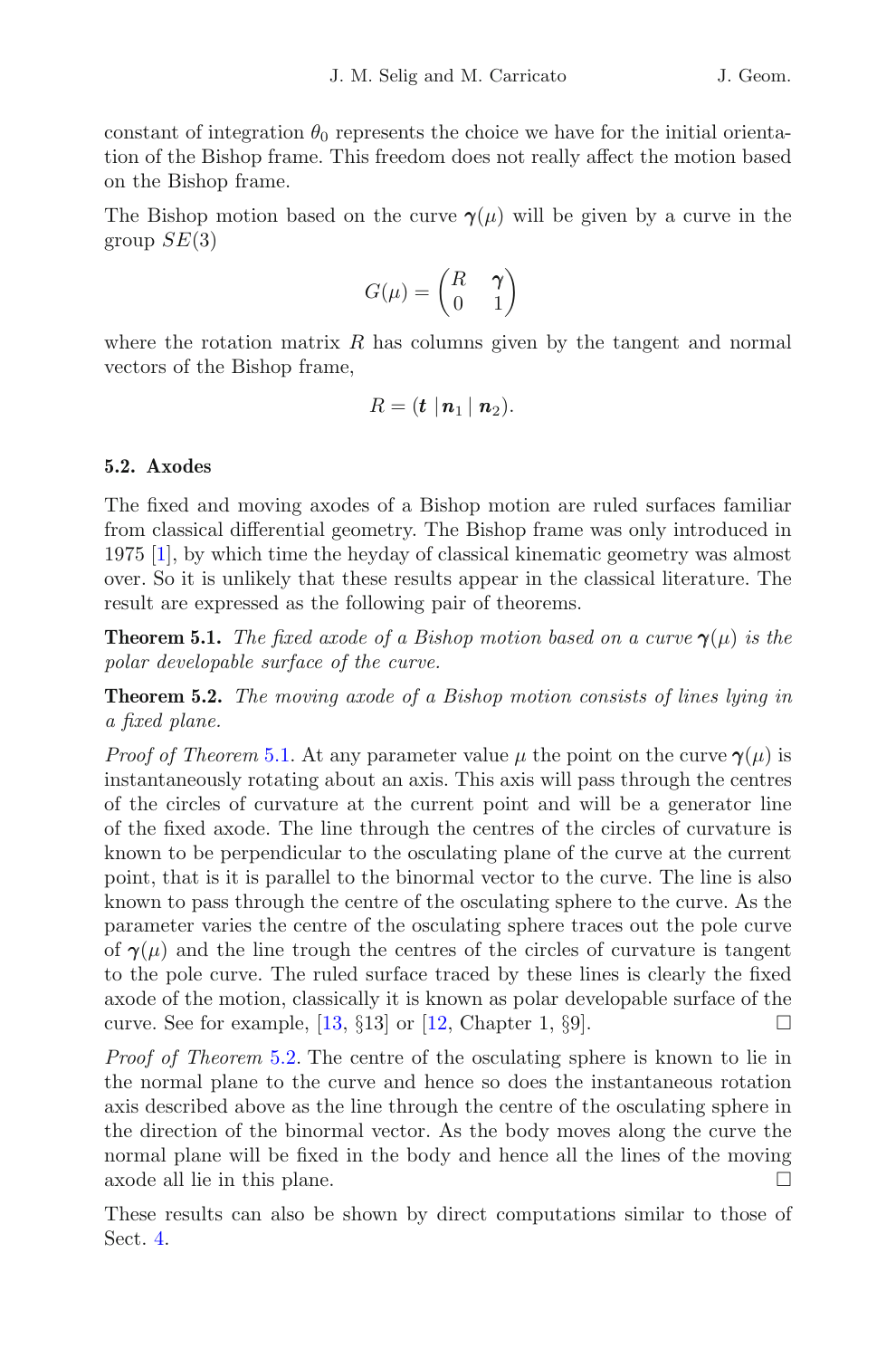#### **5.3. Constructing Bishop motions**

As an example of the possible use of these results a construction of a Bishop motion is presented here. In Sect. [5.1](#page-10-0) above, Bishop motions were described as the composition of a Frenet–Serret motion with a rotation about the tangent line to the curve. Here an alternative construction is given but also based on a Frenet–Serret motion. Let  $\sigma(\mu)$  be a regular curve in space, and let  $H(\mu)$  be the Frenet–Serret motion based on this curve. The construction uses the tangent developable surface of the  $\sigma(\mu)$  as the fixed axode of the Bishop motion. So if  $T_0$  is the tangent line to  $\sigma(\mu)$  at  $\mu = 0$  then the tangent developable can be written as  $T(\mu) = H(\mu)T_0H^{-1}(\mu)$ . Now, Eq. [\(3.2\)](#page-4-1) gives,

$$
T_0 = H^{-1}\dot{H} + \dot{U}U^{-1},\tag{5.1}
$$

<span id="page-12-0"></span>where  $H^{-1}\dot{H}$  is the Darboux twist of the Frenet–Serret motion in the moving frame,

$$
H^{-1}\dot{H} = \nu \begin{pmatrix} 0 & \kappa & 0 & 1 \\ -\kappa & 0 & \tau & 0 \\ 0 & -\tau & 0 & 0 \\ 0 & 0 & 0 & 0 \end{pmatrix}
$$

see the proof of Theorems [4.1](#page-6-0) and [4.2](#page-6-1) above. So setting

$$
\dot{U}U^{-1} = -\nu \begin{pmatrix} 0 & \kappa & 0 & 1 \\ -\kappa & 0 & 0 & 0 \\ 0 & 0 & 0 & 0 \\ 0 & 0 & 0 & 0 \end{pmatrix},
$$

satisfies Eq.  $(5.1)$ , up to multiplication by a scalar function. The equation for  $U$  is not too difficult to solve since this is only a planar problem. Writing,

$$
U(\mu) = \begin{pmatrix} \cos \theta & -\sin \theta & 0 & x \\ \sin \theta & \cos \theta & 0 & y \\ 0 & 0 & 1 & 0 \\ 0 & 0 & 0 & 1 \end{pmatrix},
$$

the equation for  $U(\mu)$  can be expanded into the three linear differential equations,

$$
\frac{d\theta}{d\mu} = \nu \kappa,
$$
  
\n
$$
\frac{dx}{d\mu} + \nu \kappa y = \nu,
$$
  
\n
$$
\frac{dy}{d\mu} - \nu \kappa x = 0.
$$

As a concrete example the Bishop motion whose fixed axode is the tangent developable to a circular helix can be constructed. The computations are straightforward, but long and not very instructive. The motion is illustrated in Fig. [2.](#page-13-0) In Sect. [5.1](#page-10-0) Bishop motions were defined using the Bishop frame to a regular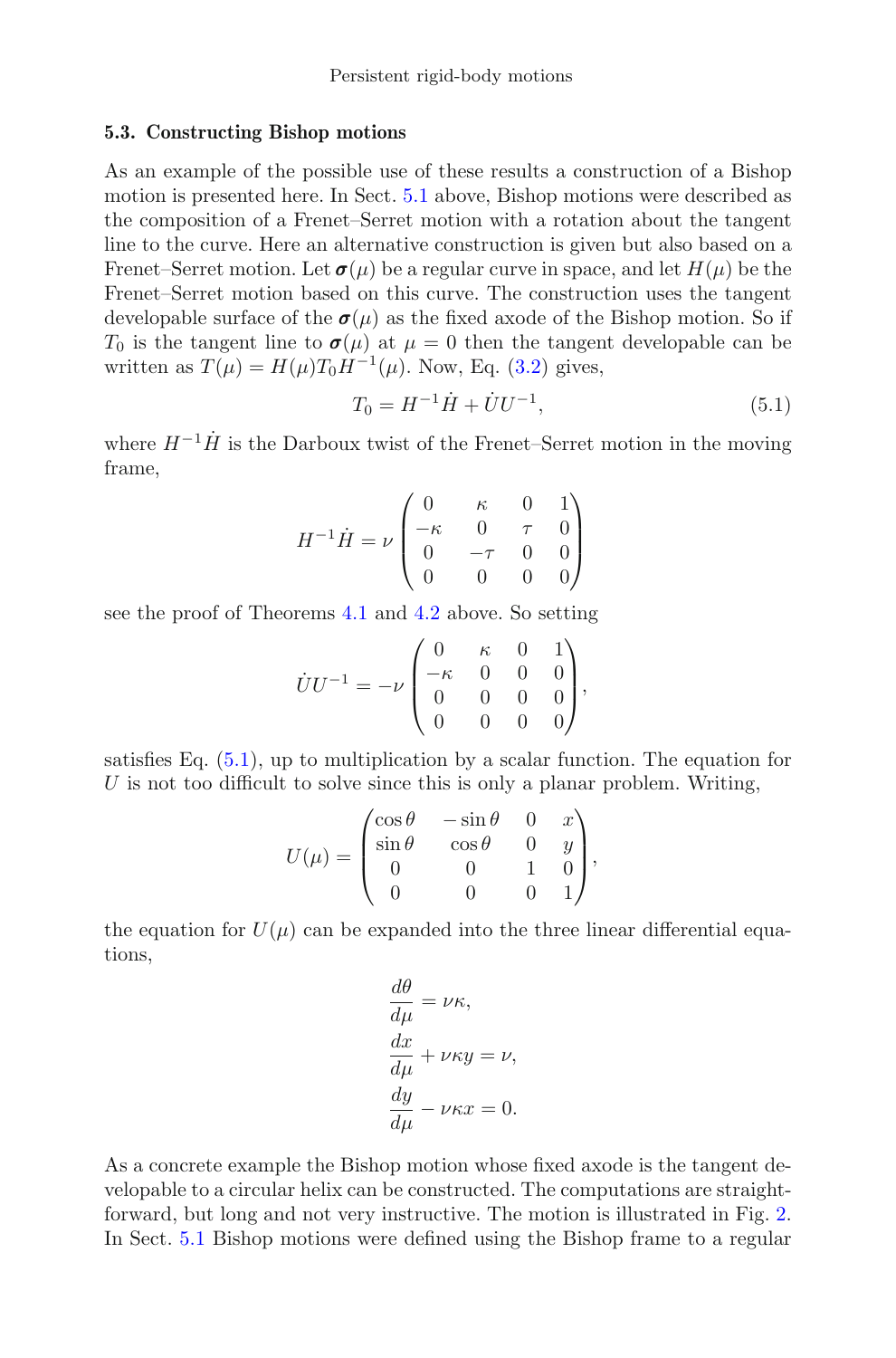

Figure 2 A Bishop motion (the *arrows*) whose fixed axode is the tangents to a circular helix

<span id="page-13-0"></span>curve, in the present example this curve has not been found. The motion of an arbitrarily placed rigid body, the arrow, is illustrated in the figure.

#### **6. Persistent aeroplane motions**

The most general rigid-body motion associated with a curve is a general frame motion which was called an aeroplane motion in [\[27](#page-20-5)]. Such a motion can be written as the product  $G(\mu) = G_2(\mu)G_1(\mu)$ , where  $G_2(\mu)$  is a Frenet–Serret motion associated with the curve  $\gamma$ , and  $G_1(\mu)$  is an arbitrary rotation about the tangent vector to the curve. Does this extra freedom allow for more persistent motions? The results can be stated as the following theorems:

<span id="page-13-1"></span>**Theorem 6.1.** *On a smooth curve with minimum radius of curvature* ρ*, there are two p-persistent frame motions for any*  $p \neq 0$  *and*  $-(p/2) < p < (p/2)$ *.* 

<span id="page-13-2"></span>**Theorem 6.2.** *Every regular curve has a unique frame motion which is a Ribaucour motion. This motion is given by any Bishop frame to the curve.*

*Proof of Theorems* [6.1](#page-13-1) *and* [6.2.](#page-13-2) The instantaneous twist velocity of an aeroplane motion can be written in the fixed frame as

$$
\frac{dG(\mu)}{d\mu}G^{-1}(\mu) = \dot{G}_1 G_1^{-1} + G_1 \dot{G}_2 G_2^{-1} G_1^{-1},
$$

or, in the 6-vector representation of the Lie algebra  $se(3)$ , as

$$
s_d = \nu \begin{pmatrix} \omega \\ v \end{pmatrix} - \lambda \begin{pmatrix} t \\ \gamma \times t \end{pmatrix},
$$

where  $\omega$  and  $\boldsymbol{v}$  are as in Sect. [4](#page-5-0) and  $\lambda$  represents the rotational velocity about the tangent vector. The negative sign multiplying  $\lambda$  is for consistency with the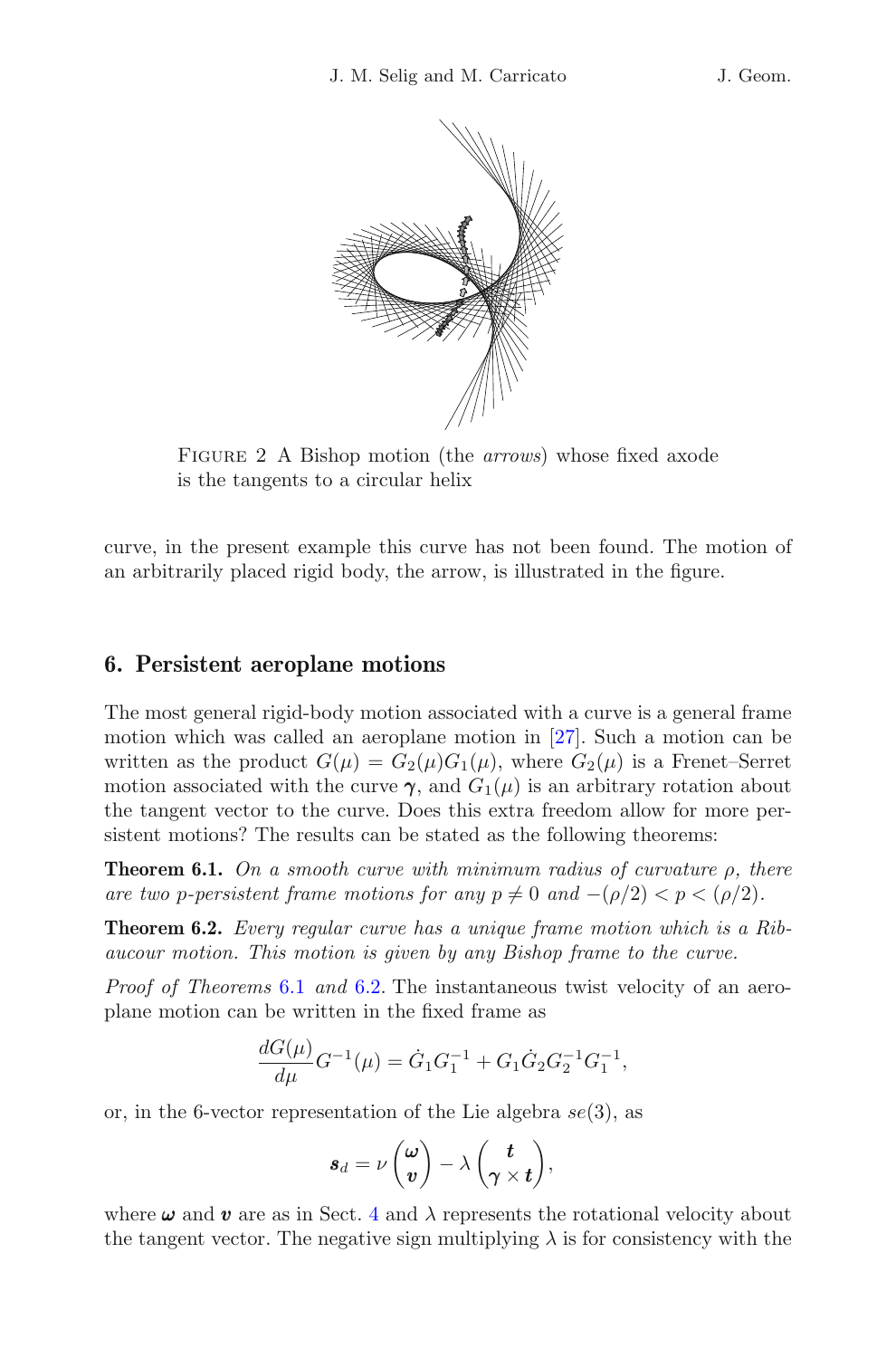Bishop motion studied in Sect. [5.](#page-9-1) The pitch of  $s_d$  is given by

$$
p = \frac{\nu(\nu\tau - \lambda)}{\lambda^2 - 2\nu\lambda\tau + \nu^2(\kappa^2 + \tau^2)}.
$$

This can be rearranged to give a quadratic equation in  $\lambda$ ,

$$
p\lambda^2 - (2\nu p\tau - \nu)\lambda + \nu^2(p\kappa^2 + p\tau^2 - \tau) = 0.
$$

Now, for the curve to have a  $p$ -persistent aeroplane motion, we must be able to solve for  $\lambda$  in terms of the speed, curvature and torsion functions of the curve. The discriminant of this quadratic simplifies to

$$
\Delta = \nu^2 (1 - 4p^2 \kappa^2).
$$

Hence, we can find real solutions to the quadratic, and hence  $p$ -persistent motions for  $p$  satisfying

$$
\frac{-1}{2\kappa} < p < \frac{1}{2\kappa}.
$$

So, the value of  $p$  is limited by half the minimum radius of curvature of the curve,  $\pm(\rho/2)$ , where  $\rho=1/\kappa$ . The two roots of the quadratic will give the two possible p-persistent aeroplane motions when the condition is satisfied. This settles Theorem [6.1.](#page-13-1)

For Theorem [6.2,](#page-13-2) we can see that every regular curve has an aeroplane motion which is a Ribaucour motion given by setting  $\lambda = \nu \tau$ .

# **7. Persistent line-symmetric motions**

In this section we explore the problem of finding persistent line-symmetric motions. A line-symmetric motion is given by reflecting a rigid-body in the successive generators of a ruled surface. These motions are of fundamental importance in kinematics, see for example [\[3](#page-19-5)]. They were extensively studied in a series of papers by Krames, see [\[18](#page-19-9)[–24](#page-20-6)].

<span id="page-14-0"></span>The following results are due to Krames [\[18](#page-19-9)]:

**Theorem 7.1.** *The pitch of the instantaneous twist velocity of a line symmetric motion is equal to the distribution parameter of the ruled surface generating the motion.*

<span id="page-14-1"></span>**Theorem 7.2.** *The fixed axode of a general line-symmetric motion is the ruled surface generated by the central tangent lines to the surface generating the motion.*

This gives the straightforward corollary,

**Corollary 7.3.** *A line-symmetric motion generated by a ruled surface with constant distribution parameter* p *is a* p*-persistent motion. In particular, a linesymmetric motion generated by a developable ruled surface is a Ribaucour motion.*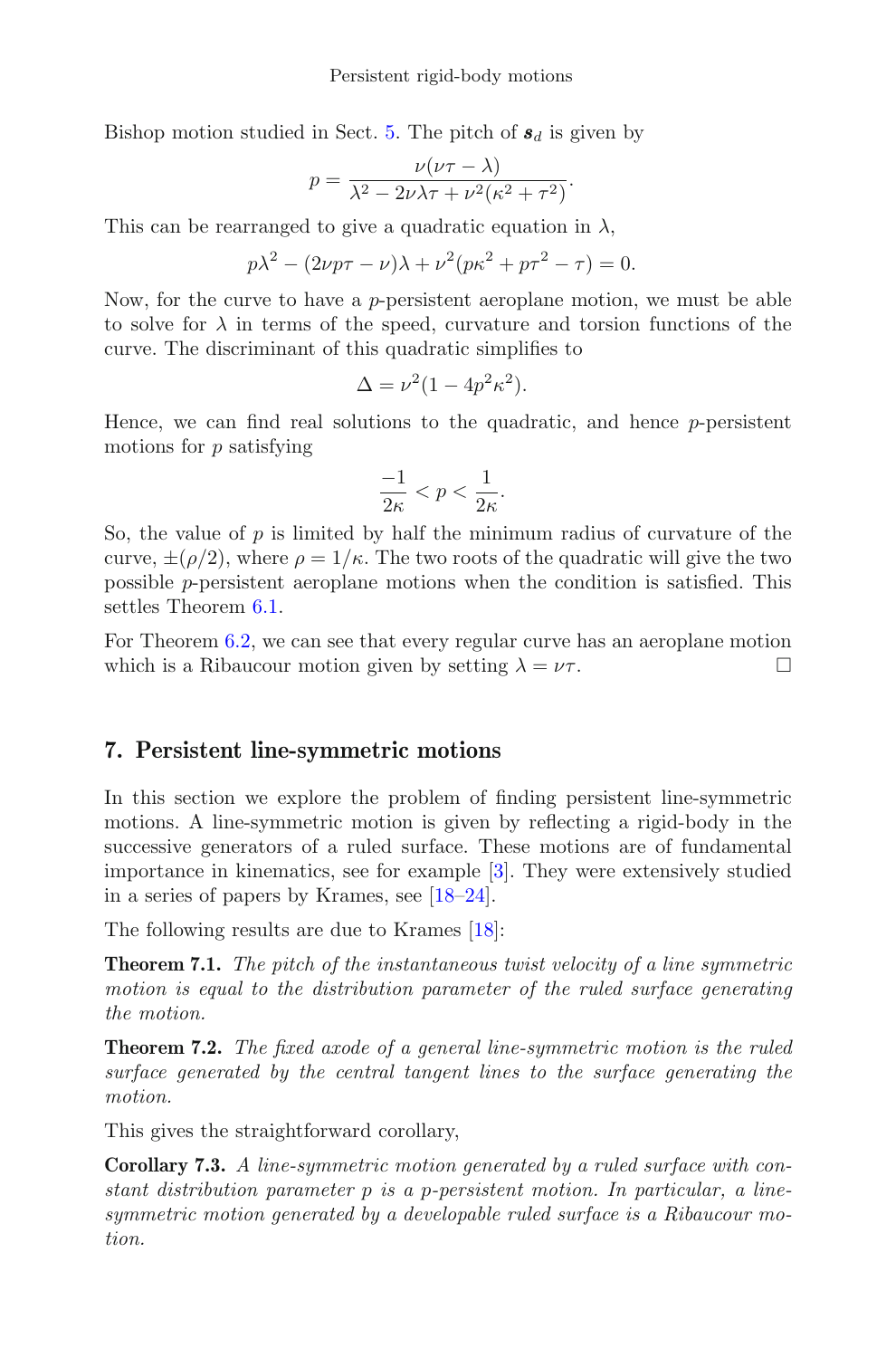Although the proof of the above theorems given in [\[18\]](#page-19-9) are elegant and subtle, they rely on a detailed knowledge of synthetic geometry which is not common these days. Hence, in the interests of clarity and completeness modern proofs are offered below. These may not be as elegant as the originals but are straightforward and rely on little extra knowledge.

We begin with a brief description of these motions. Reflection in a line is simply a rotation of  $\pi$  radians about the line, sometimes called a half-turn. The Lie algebra element corresponding to a line can be given as  $4 \times 4$  matrix,

$$
L=\begin{pmatrix}\Omega&\pmb v\\0&0\end{pmatrix}\!,
$$

where  $\Omega$  is the  $3 \times 3$  antisymmetric matrix corresponding to the direction of the line  $\omega$  and v is moment of the line  $v = r \times \omega$  for some point r on the line, see Sect. [2](#page-1-1) above. These quantities constitute the Plücker coordinates of the line. It is easy to verify that these matrices satisfy the relation  $L^3 = -L$ , when  $|\omega|^2 = 1$ . Hence, the exponential of L, corresponding to a rotation of  $\theta$  about the line is given by the Rodrigues formula,

$$
e^{\theta L} = I_4 + \sin \theta L + (1 - \cos \theta) L^2.
$$

A half-turn about the line will be represented by the matrix

$$
e^{\pi L} = I_4 + 2L^2.
$$

The velocity twist of these motions can be calculated and the result is given by the following lemma.

<span id="page-15-0"></span>**Lemma 7.4.** *Let* L(t) *be the base surface for a line-symmetric motion. The twist velocity of this motion is given by the commutator*  $S_d = 2[L(t), L(t)]$ *.* 

*Proof*. Consider reflecting a rigid-body in the successive generators of the ruled surface given by  $L(t)$ . In order that the motion passes through the identity in the group when  $t = 0$  we can compose the reflections in the generators with a reflection in the initial generator. The motion can be parametrised as,

$$
G(t) = e^{\pi L(t)} e^{\pi L(0)} = (I_4 + 2L(t)^2)(I_4 + 2L(0)^2).
$$

The instantaneous twist velocity of this motion is given, in the fixed frame, by

$$
\frac{dG(t)}{dt}G^{-1}(t) = S_d = 2(\dot{L}L + L\dot{L})(I_4 + 2L^2)
$$

where the explicit dependence on  $t$  has been dropped for brevity. Expanding this in terms of the Plücker coordinates of the original lines gives,

$$
S_d = 2\begin{pmatrix} \Omega \dot{\Omega} - \dot{\Omega}\Omega + 2\Omega \dot{\Omega}\Omega^2 & \Omega \dot{\boldsymbol{v}} - \dot{\Omega}\boldsymbol{v} + 2\Omega \dot{\Omega}\Omega \boldsymbol{v} \\ 0 & 0 \end{pmatrix}.
$$

<span id="page-15-1"></span>Using the fact that  $\omega \cdot \omega = 1$  and hence  $\omega \cdot \omega = 0$ , it is possible to show that  $\Omega \dot{\Omega} \Omega = 0$ . So,

$$
S_d = 2\left\{ \begin{pmatrix} \Omega & \boldsymbol{v} \\ 0 & 0 \end{pmatrix} \begin{pmatrix} \dot{\Omega} & \dot{\boldsymbol{v}} \\ 0 & 0 \end{pmatrix} - \begin{pmatrix} \dot{\Omega} & \dot{\boldsymbol{v}} \\ 0 & 0 \end{pmatrix} \begin{pmatrix} \Omega & \boldsymbol{v} \\ 0 & 0 \end{pmatrix} \right\} = 2[L(t), \dot{L}(t)]
$$

 $\Box$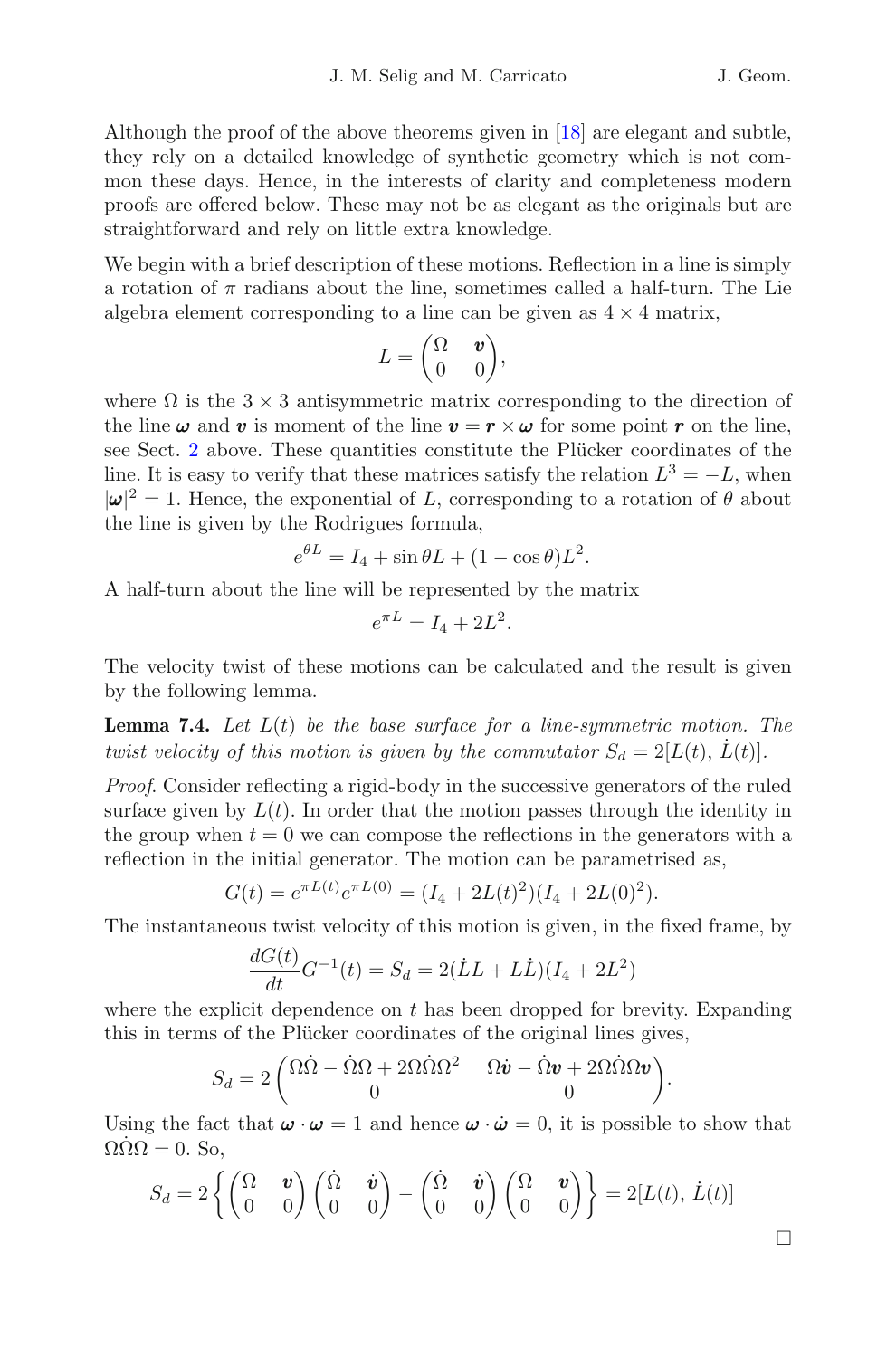*Remark* 7.5. In terms of the 6-vector representation of  $se(3)$ , the result of Lemma [7.4](#page-15-0) can be written as

$$
\bm{s}_d = 2\left(\bm{\omega}\times\dot{\bm{\omega}}{\bm{\omega}}\times\bm{\dot{\omega}}+\bm{v}\times\dot{\bm{\omega}}\right)\!.
$$

This is the vector product of the two twists corresponding to  $L$  and  $\dot{L}$ .

The proof of the main theorem is now straightforward.

*Proof of Theorem* [7.1.](#page-14-0) Remembering that  $\boldsymbol{\omega} \cdot \boldsymbol{v} = 0$  and  $|\boldsymbol{\omega}|^2 = 1$  since these are the Plücker coordinates of a line, the pitch of the velocity twist  $s_d$ , given in Remark [7.5,](#page-15-1) can be evaluated as

$$
p = \frac{(\boldsymbol{\omega} \times \dot{\boldsymbol{\omega}}) \cdot (\boldsymbol{\omega} \times \dot{\boldsymbol{v}} + \boldsymbol{v} \times \dot{\boldsymbol{\omega}})}{|\boldsymbol{\omega} \times \dot{\boldsymbol{\omega}}|^2} = \frac{\dot{\boldsymbol{\omega}} \cdot \dot{\boldsymbol{v}}}{|\dot{\boldsymbol{\omega}}|^2}.
$$

This can be compared with standard formulas for the distribution parameters of a ruled surface, for example see [\[6\]](#page-19-10). After accounting for the fact that we have set  $|\omega|^2 = 1$  the formulas agree.

Finally, the result for the velocity twist of these motions can be used to prove Theorem [7.2.](#page-14-1)

*Proof of Theorem* [7.2.](#page-14-1) Assume that the ruled surface generating the linesymmetric motion is given by,

$$
\mathbf{r}(t,\,\lambda)=\mathbf{s}(t)+\lambda\boldsymbol{\omega}(t),
$$

where the directions of the generating lines  $\boldsymbol{\omega}(t)$  are unit vectors so that  $\boldsymbol{\omega} \cdot \boldsymbol{\omega} =$ 0. Moreover, assume that the directrix curve  $s(t)$  is actually the striction curve of the ruled surface, so that  $\dot{\mathbf{s}} \cdot \dot{\mathbf{\omega}} = 0$ . The central normal vector is given by  $\omega \times \dot{s}$  and hence the central tangent vector is given by  $\omega \times (\omega \times \dot{s})$ . The vector can be shown to be parallel to the vector  $\boldsymbol{\omega} \times \boldsymbol{\dot{\omega}}$ : all that is needed is to take the cross product of the two vectors and simplify using the relations above. Hence, we see that the axis of the motion's velocity twist, as given in Remark [7.5,](#page-15-1) is parallel to the central tangent of the surface. To show that the axis of the twist passes through the striction point, at time  $t$ , we look at the translational part of the twist. Substituting  $v = s \times \omega$  in the twist velocity gives

$$
\begin{aligned} \omega \times \dot{v} + v \times \dot{\omega} &= \omega \times (\dot{s} \times \omega + s \times \dot{\omega}) + (s \times \omega) \times \dot{\omega} \\ &= \omega \times (\dot{s} \times \omega) + s \times (\omega \times \dot{\omega}). \end{aligned}
$$

The first term on the right of the equation above is parallel to the direction of the axis  $(\omega \times \dot{\omega})$ . The second term is thus the moment of the line and clearly it passes through  $s$  the striction point on the generator it passes through  $s$ , the striction point on the generator.

#### **7.1. An example persistent line-symmetric motion**

To produce a p-persistent line-symmetric motion we need examples of ruled surfaces with constant distribution parameter. Such surfaces have been studied in the context of classical differential geometry by several workers, see for example [\[5\]](#page-19-11).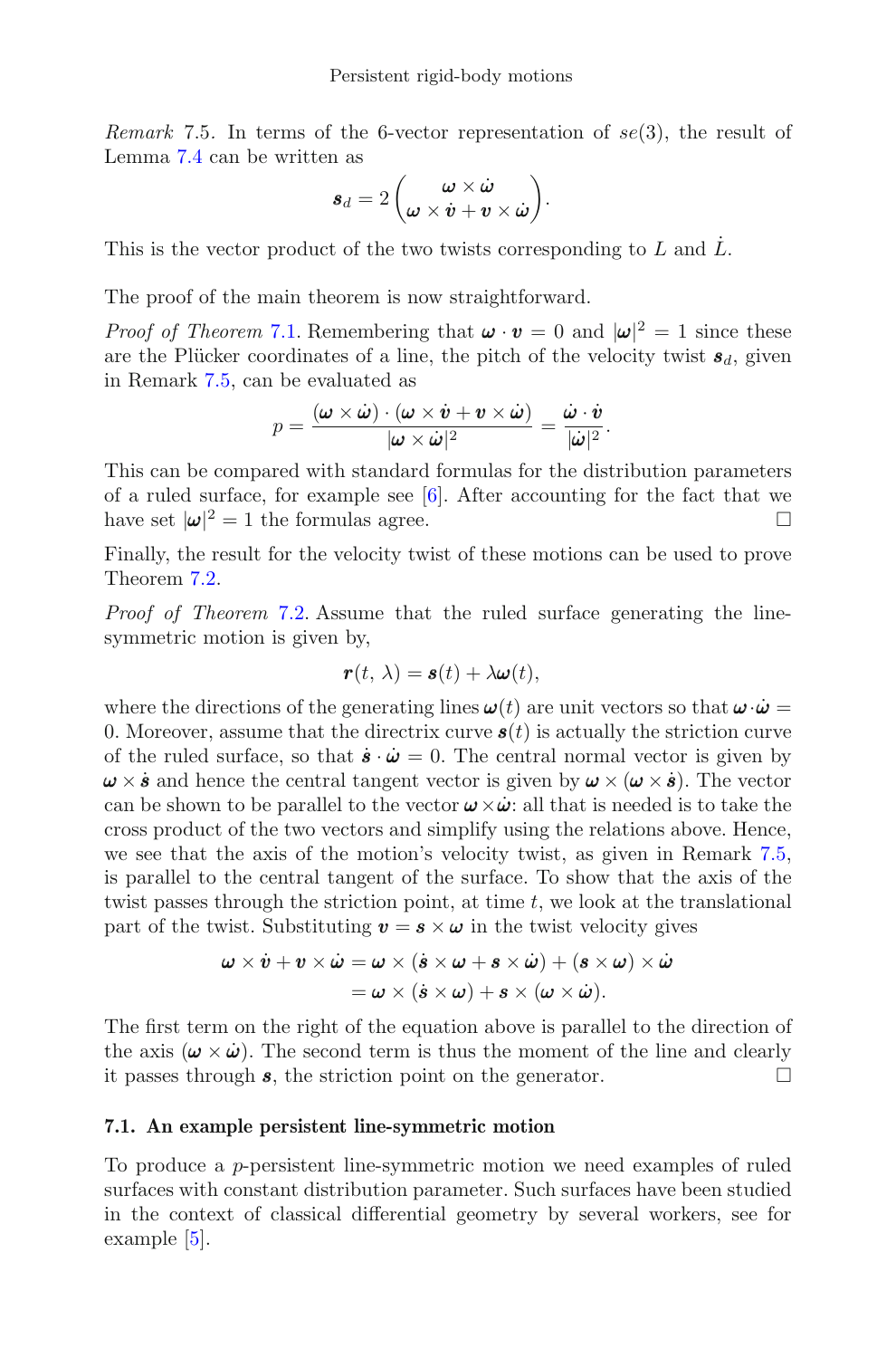The circular hyperboloid and ruled helicoid met in Sect. [3.1](#page-4-2) are examples. Note that the motions generated using these surfaces as axodes and those generated by the same surfaces as line-symmetric motions will be different in general.

Another set of known examples consists of the binormal lines to curves with constant torsion. Given a space curve, the set of lines along the binormal vectors to the curve form a ruled surface. It is straightforward to show that the distribution parameter of such a surface is equal to the torsion of the original curve. In fact the striction curve to the surface is the original curve from which the surface was constructed, see [\[29](#page-20-2)].

Before working on line-symmetric motions, Krames found a special class of Cayley's cubic ruled surfaces with constant distribution parameter, [\[17\]](#page-19-12). Later Brauner showed that these were the only cubic ruled surfaces with constant distribution parameter, [\[4\]](#page-19-13). Line-symmetric motions based on Cayley's cubic ruled surface were studied by Husty [\[15](#page-19-14)], but this work did not use a surface with constant distribution parameter.

The Cayley cubic ruled surface with constant distribution parameter is given in Plücker coordinates by

$$
P_{01} = 2t^3, \t P_{23} = -6dt, P_{02} = 3t^2 + 1, \t P_{31} = 6dt^2, P_{03} = \sqrt{3}(t^2 + 1), \t P_{12} = -2\sqrt{3}dt^2.
$$



<span id="page-17-0"></span>FIGURE 3 A cubic Cayley ruled surface with constant distribution parameter  $(d = 1/3)$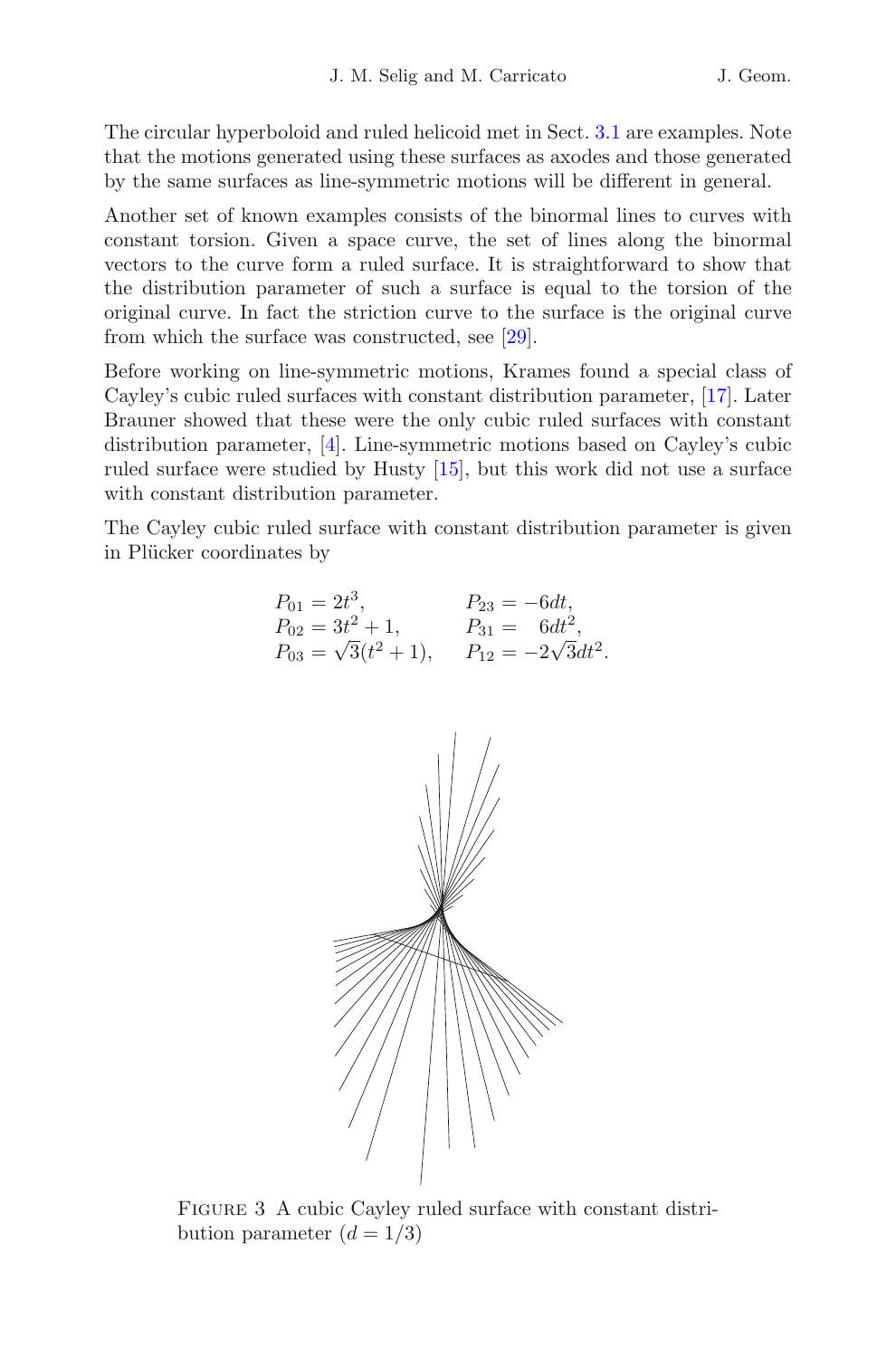This has been adapted very slightly from the result given in [\[4](#page-19-13)], the parameter d has been scaled so that in this representation the distribution parameter of the surface is exactly  $d$ . An illustration of this surface is given in Fig. [3.](#page-17-0) This diagram also shows the generator line which is also a directrix of the surface, that is a curve which meets all the generators. The directrix corresponds to  $t = 0$  in the parameterisation given above.

As a  $4 \times 4$  matrix, the motion is then given by

$$
G(t) = (I_4 + 2L(t)^2)(I_4 + 2L(0)^2)
$$
  
= 
$$
\begin{pmatrix} \frac{-t^6 + 3t^4 + 3t^2 + 1}{(t^2 + 1)^3} & \frac{t^3}{(t^2 + 1)^3} & \frac{\sqrt{3}(2t^5 + t^3)}{(t^2 + 1)^3} & -\frac{2\sqrt{3}dt^2(3t^2 + 2)}{(t^2 + 1)^3} \\ -\frac{3t^5 + t^3}{(t^2 + 1)^3} & \frac{t^6 + 3t^4 + 6t^2 + 2}{2(t^2 + 1)^3} & -\frac{\sqrt{3}t^2(t^4 - 3t^2 - 2)}{2(t^2 + 1)^3} & \frac{\sqrt{3}dt(2t^4 - 3t^2 - 3)}{(t^2 + 1)^3} \\ -\frac{\sqrt{3}t^3}{(t^2 + 1)^2} & -\frac{\sqrt{3}t^2(t^2 + 2)}{2(t^2 + 1)^2} & \frac{-t^4 + 4t^2 + 2}{2(t^2 + 1)^2} & \frac{3d(2t^3 + t)}{(t^2 + 1)^2} \\ 0 & 0 & 1 \end{pmatrix}.
$$

The Plücker coordinates of the fixed axode of the motion are given by

$$
F_{01} = -2\sqrt{3}t, \nF_{02} = \sqrt{3}t^2(t^2 + 3), \nF_{03} = 3t^2(t^2 + 1), \nF_{12} = -3d(t^4 + 2t^2 - 1),
$$
\n
$$
F_{13} = -3d(t^4 + 2t^2 - 1),
$$

namely a quartic ruled surface.

# **Acknowledgments**

We would like to thank Prof. Otto Röschel and Prof. Manfred Husty for help with some of the references, in particular for pointing out the work of Krames and of Brauner. We would also like to thank the reviewer who's perceptive comments helped us improve this work considerably. J.M.S would like to thank the Institute for Advanced Study, University of Bologna, for support.

**Open Access.** This article is distributed under the terms of the Creative Commons Attribution 4.0 International License [\(http://creativecommons.org/licenses/](http://creativecommons.org/licenses/by/4.0/)  $by/4.0$ , which permits unrestricted use, distribution, and reproduction in any medium, provided you give appropriate credit to the original author(s) and the source, provide a link to the Creative Commons license, and indicate if changes were made.

# <span id="page-18-1"></span>**References**

- [1] Bishop, R.L.: *There is more than one way to frame a curve*. Am. Math. Mon. **82**, 246–251 (1975)
- <span id="page-18-0"></span>[2] Bonev, I.A., Zlatanov, D., Gosselin, C. M.: Advantages of the modified Euler angles in the design and control of PKMs. In: 2002 Parallel Kinematic Machines International Conference, pp. 171–188 (2002)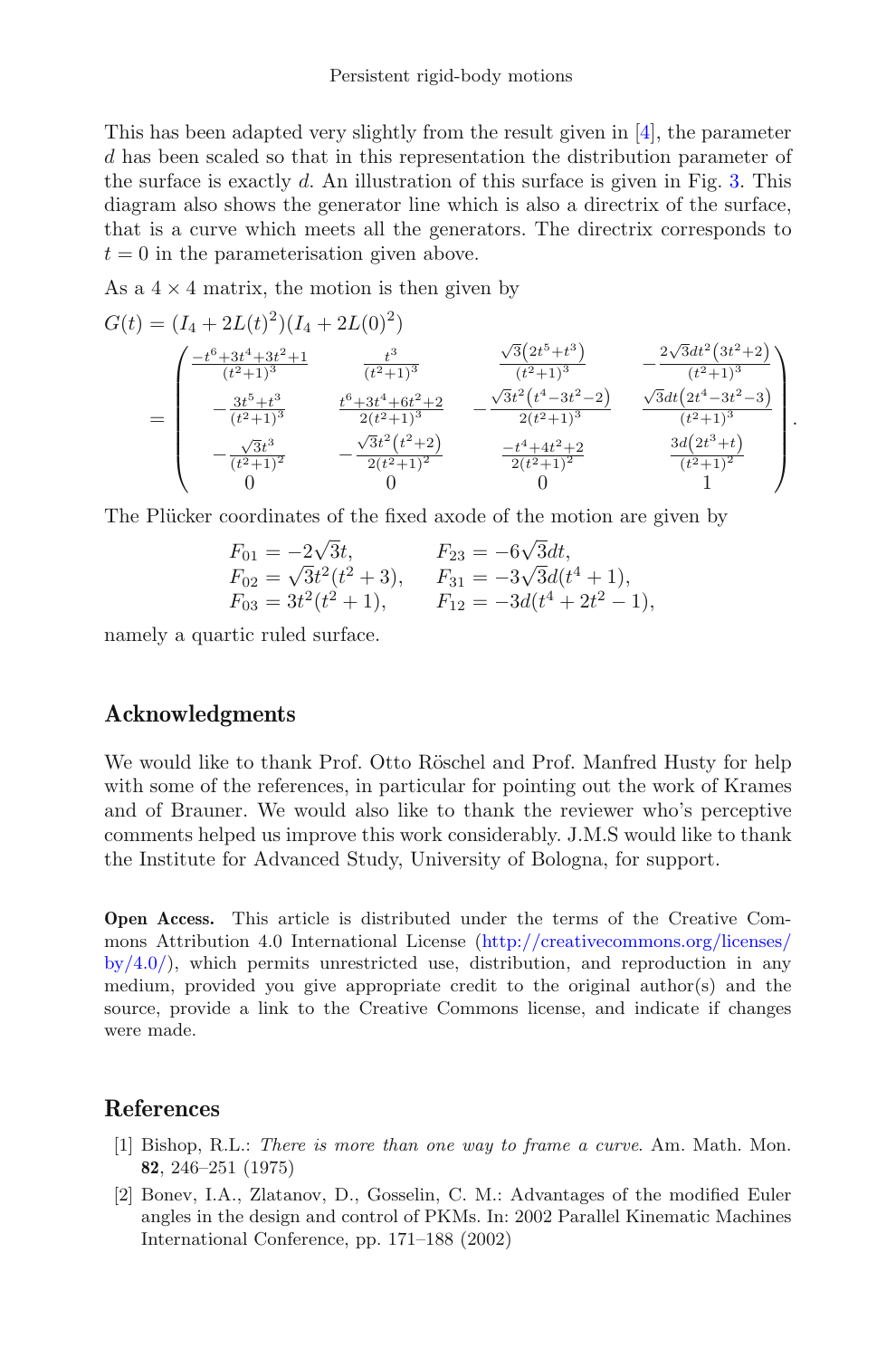- <span id="page-19-5"></span>[3] Bottema, O., Roth, B.: Theoretical Kinematics. Dover Publications, New York (1990)
- <span id="page-19-13"></span>[4] Brauner, H.: *Die Strahlfl¨achen von konstantem Drall*. Monatsh. Math. **63**(2), 101–111 (1959)
- <span id="page-19-11"></span>[5] Brauner, H.: *Uber Strahlfl¨ ¨ achen 3. Grades mit konstantem Drall*. Monatsh. Math. **64**(2), 101–109 (1960)
- <span id="page-19-10"></span>[6] Brauner, H.: *Neuere Untersuchungen ¨uber windschiefe Fl¨achen. Ein Bericht*. Jahresbericht der Deutschen Mathematiker-Vereinigung **70**, 61–85 (1967)
- <span id="page-19-0"></span>[7] Carricato, M., Martínez, J.M.Rico: Persistent Screw Systems. In: Lenarčič, J., Stanisic, M.M. (eds.) Advances in Robot Kinematics: Motion in Man and Machine. Springer, Netherlands (2010)
- <span id="page-19-2"></span>[8] Carricato, M., Rico-Martínez, J.M.: Persistent screw systems of dimension three. In: 13th World Congress in Mechanism and Machine Science, Guanajuato (2011)
- [9] Carricato, M.: Persistent screw systems of dimension four. In: Lenarčič, J., Husty, M. (eds.) Latest Advances in Robot Kinematics. Springer, Netherlands (2012)
- <span id="page-19-3"></span>[10] Carricato, M.: Four-dimensional persistent screw systems of the general type. In: Thomas, F., Perez-Gracia, A. (eds.) Computational Kinematics. Springer, Netherlands (2014)
- <span id="page-19-1"></span>[11] Carricato, M., Zlatanov, D.: *Persistent screw systems*. Mech. Mach. Theory **73**, 296–313 (2014)
- <span id="page-19-8"></span>[12] Eisenhart, L.P.: An Introduction to Differential Geometry with Use of the Tensor Calculus. Princeton University Press, Princeton (1947)
- <span id="page-19-7"></span>[13] Forsyth, A.R.: Lectures on the Differential Geometry of Curves and Surfaces. Cambridge University Press, Cambridge (1920)
- <span id="page-19-4"></span>[14] Hunt, K.H.: *Constant-velocity shaft couplings: a general theory*. J. Manuf. Sci. Eng. **95**(2), 455–464 (1973)
- <span id="page-19-14"></span>[15] Husty, M.: *Über eine symmetrische Schrotung mit einer Cayley-Fläche als Grundfl¨ache*. Studia Scientiarum Mathematicarum Hungarica **22**, 463–469 (1987)
- <span id="page-19-6"></span>[16] Klok, F.: *Two moving coordinate frames for sweeping along a 3D trajectory*. Comput. Aided Geom. Design **3**, 217–229 (1986)
- <span id="page-19-12"></span>[17] Krames, J.: *Die Regelfl¨ache dritter Ordnung, deren unendlich ferne Kurve den Keglschnitt doppelt oskuliert*. Sitzungsberichte der Osterreichischen Akademie ¨ der Wissenschaften **133**, 65–90 (1924)
- <span id="page-19-9"></span>[18] Krames, J.: *Uber Fußpunktkurven von Regelfl¨ ¨ achen und eine besondere Klasse von Raumbewegungen (Uber symmetrische Schrotungen I) ¨* . Monatsh. Math. Phys. **45**, 394–406 (1937)
- [19] Krames, J.: *Zur Bricardschen Bewegung, deren s¨amtliche Bahnkurven auf Kugeln liegen (Uber symmetrische Schrotungen II) ¨* . Monatsh. Math. Phys. **45**, 407–417 (1937)
- [20] Krames, J.: *Zur aufrechten Ellipsenbewegung des Raumes (Uber symmetrische ¨ Schrotungen III)*. Monatsh. Math. Phys. **46**, 38–50 (1937)
- [21] Krames, J.: *Zur kubischen Kreisbewegung des Raumes, (Uber symmetrische ¨ Schrotungen IV)*. Sitzungsberichte der Osterreichischen Akademie der Wis- ¨ senschaften math.-nw. Kl., Abt. IIa **146**, 145–158 (1937)